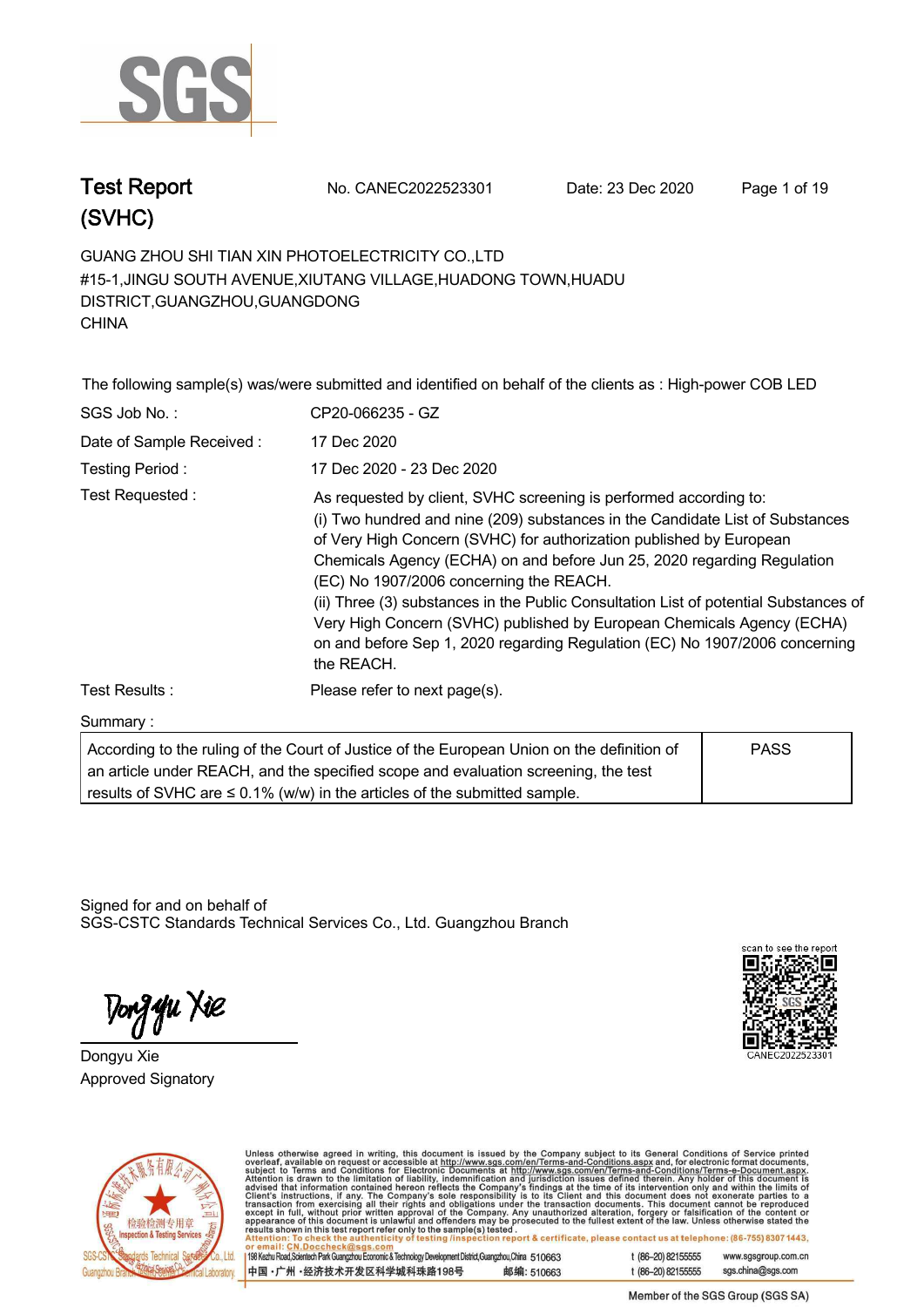

**Test Report. No. CANEC2022523301 Date: 23 Dec 2020. Page 2 of 19.**

#### **Remark :.**

 **1. The chemical analysis of specified SVHC is performed by means of currently available analytical techniques against the following SVHC related documents published by ECHA: http://echa.europa.eu/web/guest/candidate-list-table** 

 **These lists are under evaluation by ECHA and may subject to change in the future.** 

 **2. REACH obligation:** 

 **2.1 Concerning article(s):** 

#### **Communication:**

 **Article 33 of Regulation (EC) No 1907/2006 requires supplier of an article containing a substance meeting the criteria in Article 57 and identified in accordance with Article 59(1) in a concentration above 0.1% weight by weight (w/w) shall provide the recipient of the article with sufficient information, available to the supplier, to allow safe use of the article including, as a minimum, the name of that substance in the Candidate List.** 

#### **Notification:**

 **In accordance with Regulation (EC) No 1907/2006, any EU producer or importer of articles shall notify ECHA, in accordance with paragraph 4 of Article 7, if a substance meets the criteria in Article 57 and is identified in accordance with Article 59(1) of the Regulation, if (a) the substance in the Candidate List is present in those articles in quantities totaling over one tonne per producer or importer per year; and (b) the substance in the Candidate List is present in those articles above a concentration of 0.1% weight by weight (w/w).** 

 **SGS adopts the ruling of the Court of Justice of the European Union on the definition of an article under REACH unless indicated otherwise. Detail explanation is available at the following link:** 

 **http://www.sgs.com/-/media/global/documents/technical-documents/technical-bulletins/sgs-crs position-statement-on-svhc-in-articles-a4-en-16-06.pdf?la=en** 

#### **2.2 Concerning material(s):**

 **Test results in this report are based on the tested sample. This report refers to testing result of tested sample submitted as homogenous material(s). In case such material is being used to compose an article, the results indicated in this report may not represent SVHC concentration in such article. If this report refers to testing result of composite material group by equal weight proportion, the material in each composite test group may come from more than one article.** 

 **If the sample is a substance or mixture, and it directly exports to EU, client has the obligation to comply with the supply chain communication obligation under Article 31 of Regulation (EC) No. 1907/2006 and the conditions of Authorization of substance of very high concern included in the Annex XIV of the Regulation (EC) No. 1907/2006.** 

#### **2.3 Concerning substance and preparation:**

 **If a SVHC is found over 0.1% (w/w) and/or the specific concentration limit which is set in Regulation (EC) No 1272/2008 and its amendments, client is suggested to prepare a Safety** 



Unless otherwise agreed in writing, this document is issued by the Company subject to its General Conditions of Service printed<br>overleaf, available on request or accessible at http://www.sgs.com/en/Terms-and-Conditions.asp report & certificate, please contact us at telephone: (86-755) 83071443.

198 Kezhu Road, Scientech Park Guangzhou Economic & Technology Development District, Guangzhou, China 510663 邮编: 510663 中国·广州·经济技术开发区科学城科珠路198号

 $(86-20)$  82155555 www.sasaroup.com.cn t (86-20) 82155555 sgs.china@sgs.com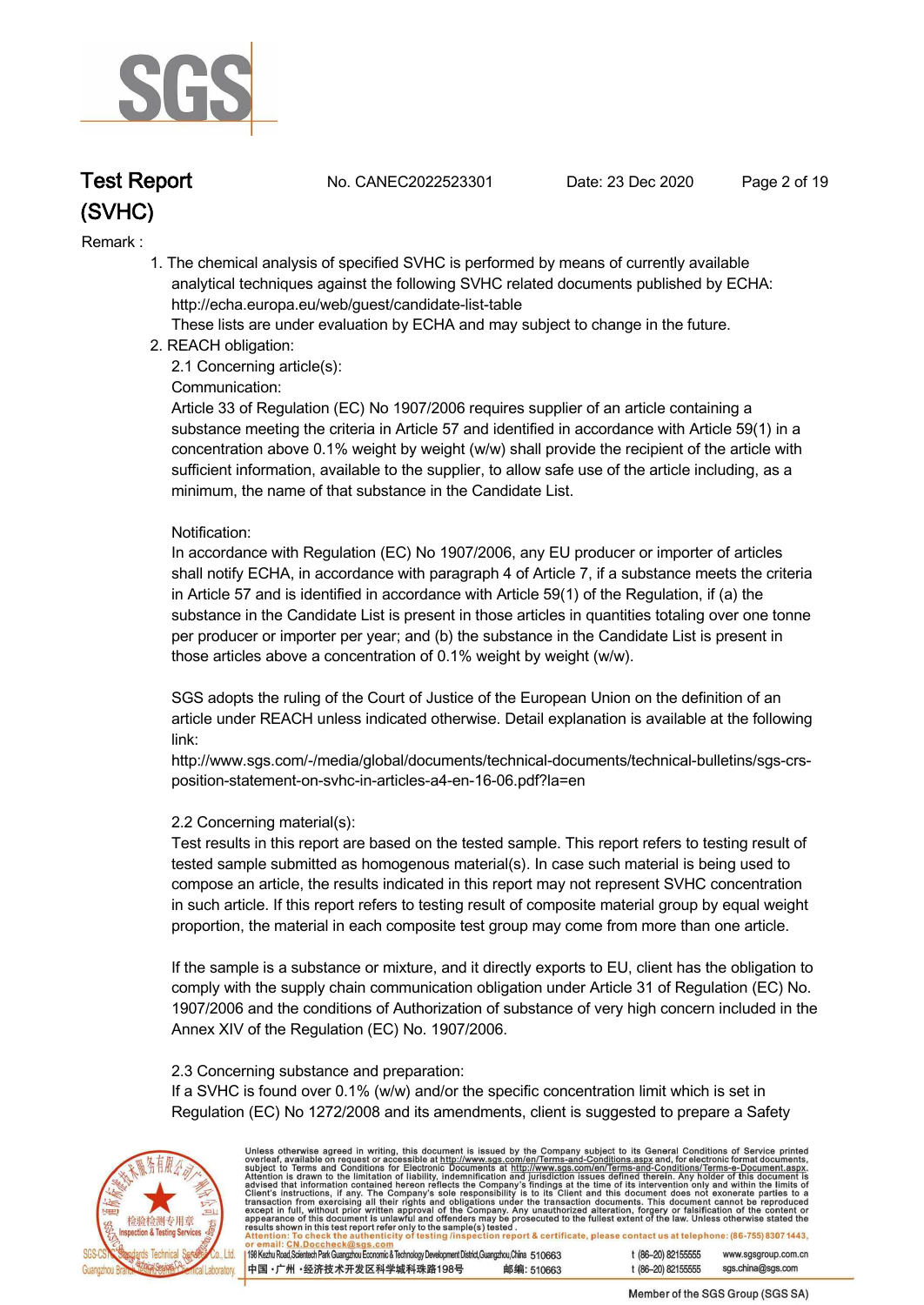

**Test Report. No. CANEC2022523301 Date: 23 Dec 2020. Page 3 of 19.**

 **Data Sheet (SDS) against the SVHC to comply with the supply chain communication obligation under Regulation (EC) No 1907/2006, in which:** 

 **- a substance that is classified as hazardous under the CLP Regulation (EC) No 1272/2008.** 

 **- a mixture that is classified as hazardous under the CLP Regulation (EC) No 1272/2008, when it contains a substance with concentration equal to, or greater than the classification limit as set in Regulation (EC) No. 1272/2008; or** 

 **- a mixture is not classified as hazardous under the CLP Regulation (EC) No 1272/2008, but contains either:** 

 **(a) a substance posing human health or environmental hazards in an individual concentration of ≥ 1 % by weight for mixtures that are solid or liquids (i.e., non-gaseous mixtures) or ≥ 0.2 % by volume for gaseous mixtures; or** 

 **(b) a substance that is PBT, or vPvB in an individual concentration of ≥ 0.1 % by weight for mixtures that are solid or liquids (i.e., non-gaseous mixtures); or** 

 **(c) a substance on the SVHC candidate list (for reasons other than those listed above), in an individual concentration of ≥ 0.1 % by weight for non-gaseous mixtures; or** 

- **(d) a substance for which there are Europe-wide workplace exposure limits.**
- **3. If a SVHC is found over the reporting limit, client is suggested to identify the component which contains the SVHC and the exact concentration of the SVHC by requesting further quantitative analysis from the laboratory.**

### **Test Sample :.**

#### **Sample Description :.**

| Specimen        | SGS       | <b>Description</b>                    |  |
|-----------------|-----------|---------------------------------------|--|
| No.             | Sample ID |                                       |  |
| SN <sub>1</sub> |           | CAN20-225233.001 "High-power COB LED" |  |

#### **Test Method :.**

**SGS In-House method- SGS-CCL-TOP-092-01, SGS-CCL-TOP-092-02, Analyzed by ICP-OES, UV-VIS, GC-MS, HPLC-DAD/MS and Colorimetric Method. .**



Unless otherwise agreed in writing, this document is issued by the Company subject to its General Conditions of Service printed<br>overleaf, available on request or accessible at http://www.sgs.com/en/Terms-and-Conditions.asp report & certificate, please contact us at telephone: (86-755) 8307 1443.

198 Kezhu Road, Scientech Park Guangzhou Economic & Technology Development District, Guangzhou, China 510663

中国·广州·经济技术开发区科学城科珠路198号 邮编: 510663  $(86-20)$  82155555 www.sasaroup.com.cn t (86-20) 82155555 sgs.china@sgs.com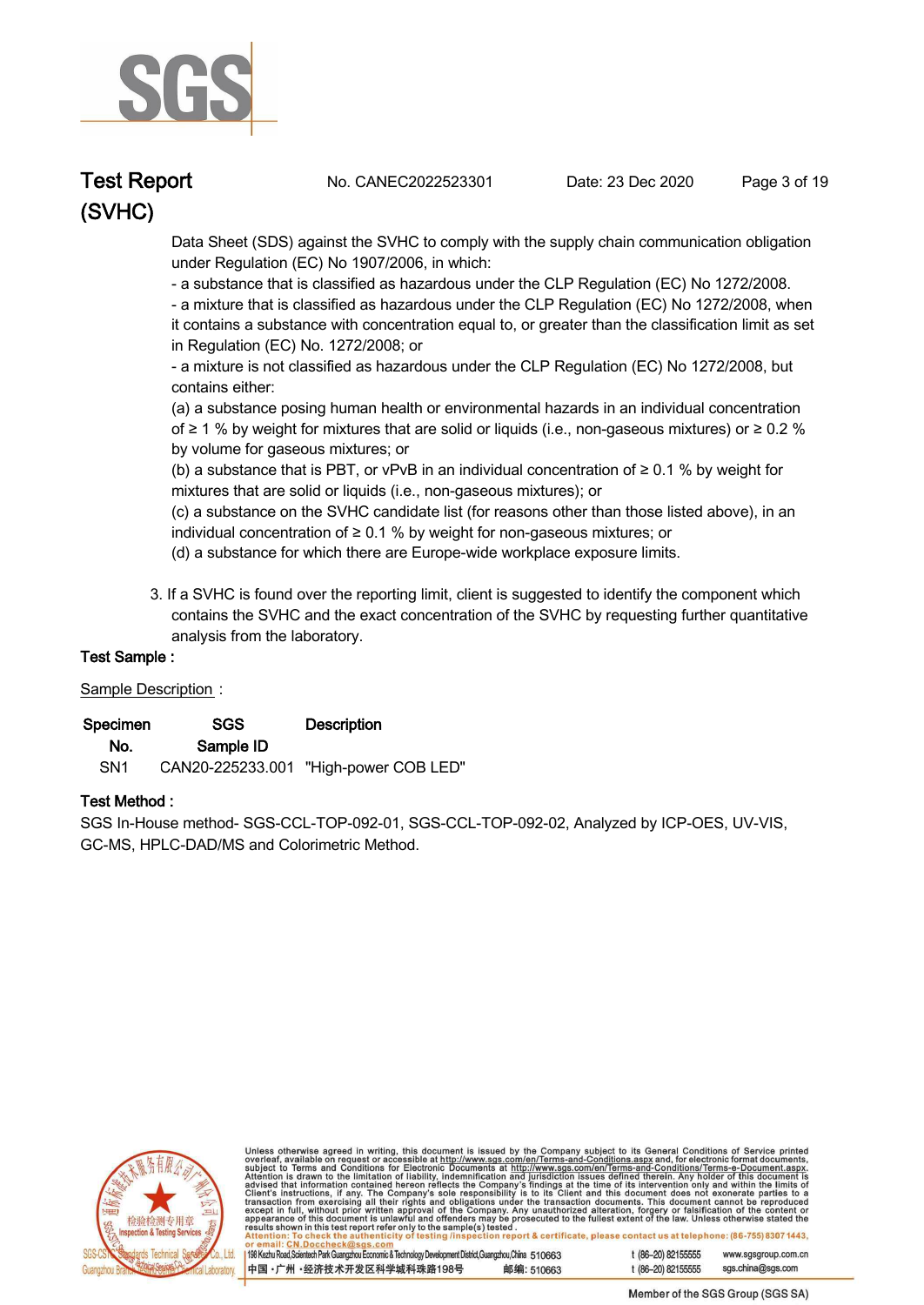

**Test Report. No. CANEC2022523301 Date: 23 Dec 2020. Page 4 of 19.**

### **Test Result: (Substances in the Candidate List of SVHC)**

|                          | <b>Batch Substance Name</b>       | CAS No. | 001<br>Concentration (%) | (% )<br>RL |
|--------------------------|-----------------------------------|---------|--------------------------|------------|
| $\overline{\phantom{0}}$ | All tested SVHC in candidate list |         | ND.                      | -          |

#### **Test Result: (Substances in the Consultation List of potential SVHC)**

|                          | <b>Batch Substance Name</b>          | CAS No. | 001<br>Concentration (%) | (% )<br>RL |
|--------------------------|--------------------------------------|---------|--------------------------|------------|
| $\overline{\phantom{0}}$ | All tested SVHC in consultation list | -       | ND.                      | -          |



Unless otherwise agreed in writing, this document is issued by the Company subject to its General Conditions of Service printed overleaf, available on request or accessible at http://www.sgs.com/en/Terms-and-Conditions.as in sample(s) lested .<br>ting /inspection report & certificate, please contact us at telephone: (86-755) 8307 1443,

198 Kezhu Road, Scientech Park Guangzhou Economic & Technology Development District, Guangzhou, China 510663 t (86-20) 82155555 www.sasaroup.com.cn

中国·广州·经济技术开发区科学城科珠路198号 邮编: 510663

sgs.china@sgs.com t (86-20) 82155555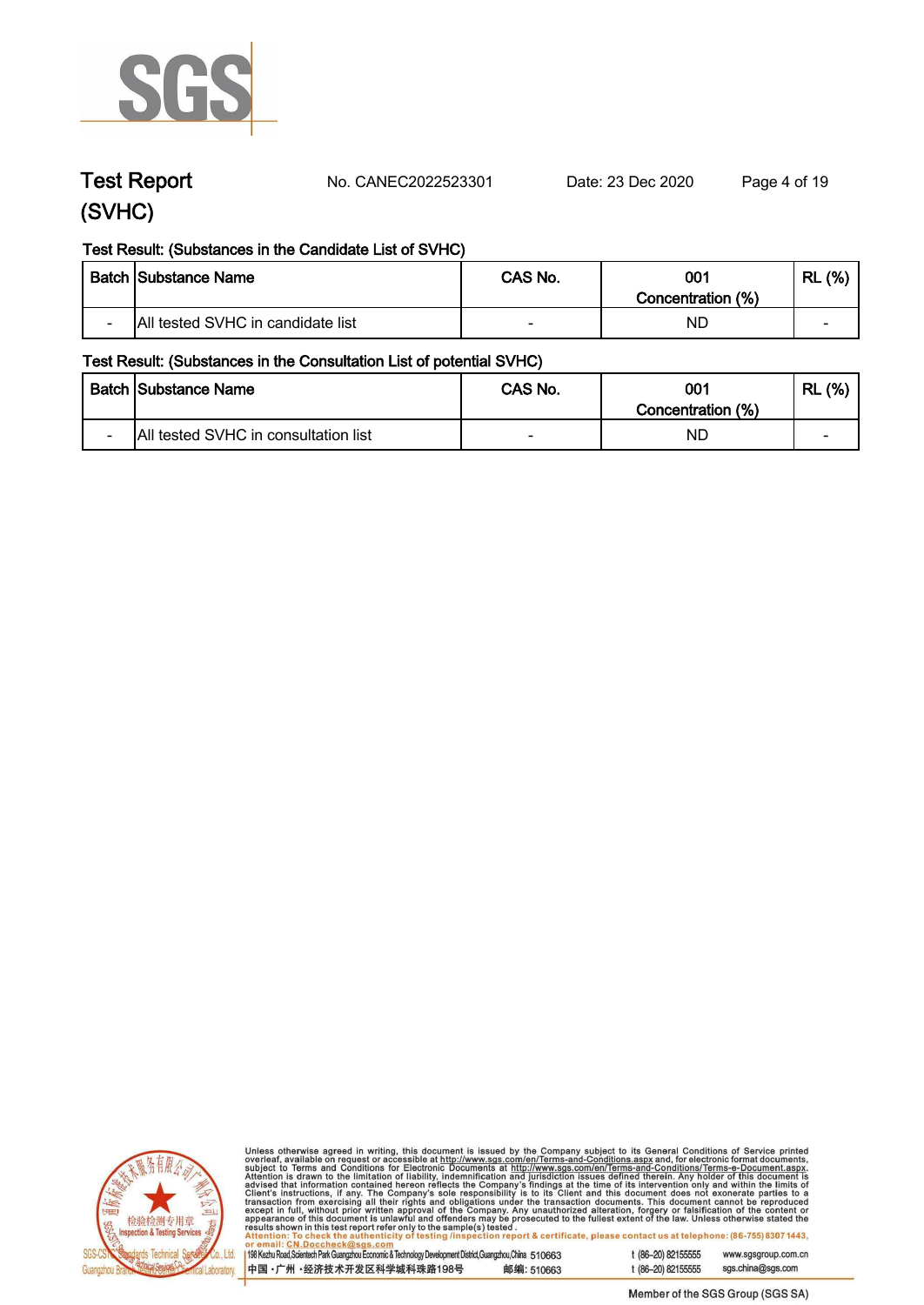

**Test Report. No. CANEC2022523301 Date: 23 Dec 2020. Page 5 of 19.**

# **(SVHC)**

**Notes :.**

**1.The table above only shows detected SVHC, and SVHC that below RL are not reported.** 

**Please refer to Appendix for the full list of tested SVHC.**

**2.RL = Reporting Limit (Test data will be shown if it ≥ RL. RL is not regulatory limit.) ND = Not detected (lower than RL),** 

**ND is denoted on the SVHC substance.**

**3.\* The test result is based on the calculation of selected element(s) and to the worst-case scenario.** 

**\*\* The test result is based on the calculation of selected marker(s) and to the worst-case scenario. For detail information, please refer to the SGS REACH website:** 

**http://www.sgs.com/en/Consumer-Goods-Retail/Toys-and-Juvenile-Products/Toys/REACH/Managementof-SVHC.aspx**

**4. RL = 0.005% is evaluated for element (i.e. cobalt, arsenic, lead, chromium (VI), aluminum, zirconium, boron, strontium, zinc, antimony, cadmium, titanium and barium respectively),** 

**except molybdenum RL=0.0005%, boron RL=0.0025% (only for Lead bis(tetrafluoroborate)). .**

**5. Calculated concentration of boric compounds are based on the water extractive boron by ICP-OES. .**

**6. § The substance is proposed for the identification as SVHC only where it contains** 

**Michler's ketone (CAS Number: 90-94-8) or Michler's base (CAS Number: 101-61-1) ≥0.1% (w/w).**

**7. Composite test has been performed in equal proportion for the components/material per client requested. And the result is calculated using the minimum sample weight.**

**8. In consideration of the analysis requirement and the limit of sample volume, the screening test for the article is based on components / material enough to test.**

**9. / = Substances in the Consultation List of SVHC .**



Unless otherwise agreed in writing, this document is issued by the Company subject to its General Conditions of Service printed<br>overleaf, available on request or accessible at http://www.sgs.com/en/Terms-and-Conditions.asp .u.<br>report & certificate, please contact us at telephone: (86-755) 8307 1443.

198 Kezhu Road, Scientech Park Guangzhou Economic & Technology Development District, Guangzhou, China 510663 1 (86-20) 82155555 www.sasaroup.com.cn

中国·广州·经济技术开发区科学城科珠路198号 邮编: 510663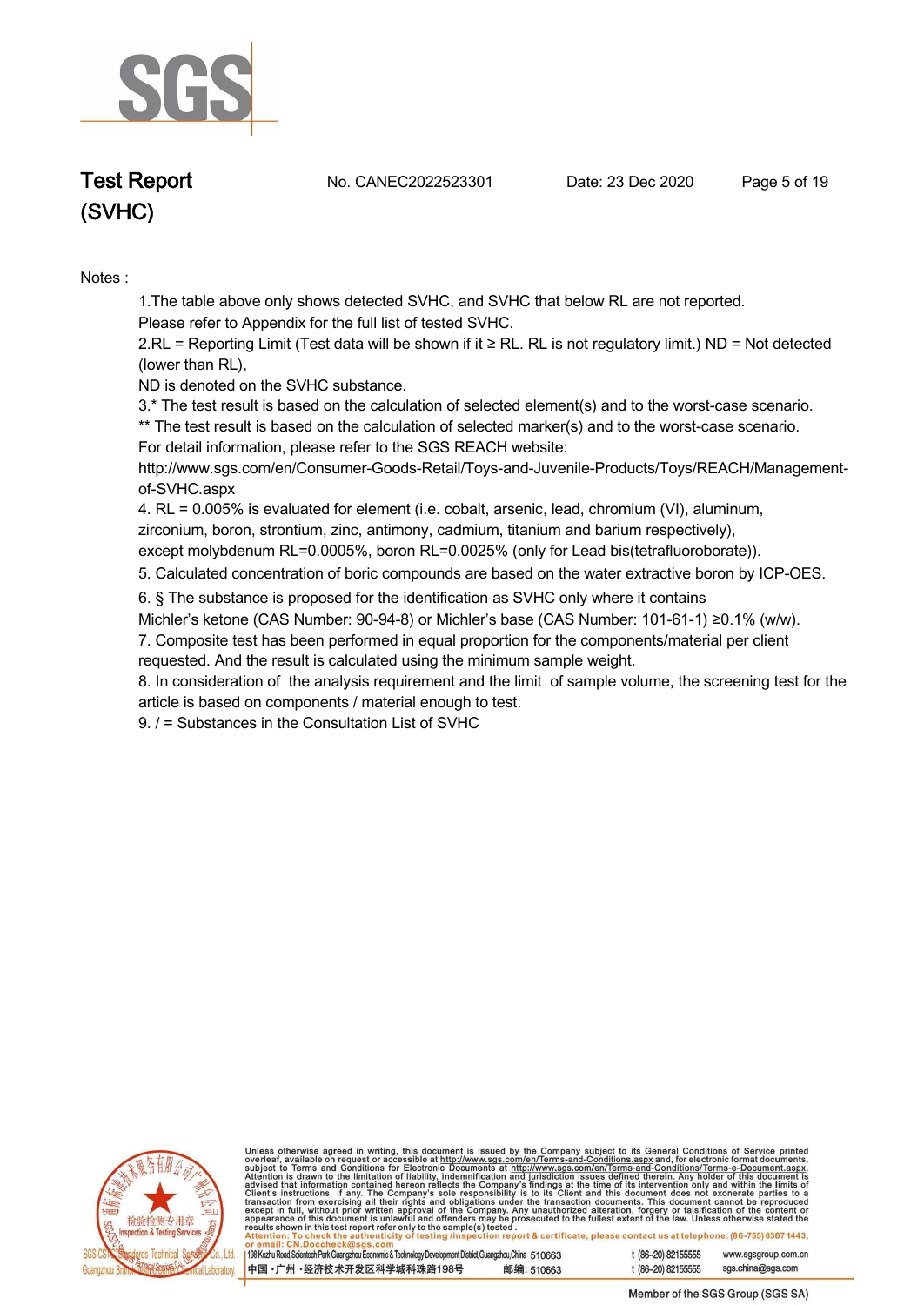

**Test Report. No. CANEC2022523301 Date: 23 Dec 2020. Page 6 of 19. (SVHC)**

### **Appendix**

### **Full list of tested SVHC:**

| <b>Batch</b>               | No.            | <b>Substance Name</b>                                                                                      | CAS No.                  | <b>RL</b> (%) |
|----------------------------|----------------|------------------------------------------------------------------------------------------------------------|--------------------------|---------------|
| I                          | $\mathbf{1}$   | 4,4'-Diaminodiphenylmethane(MDA)                                                                           | 101-77-9                 | 0.050         |
| $\mathbf{I}$               | $\overline{2}$ | 5-tert-butyl-2,4,6-trinitro-m-xylene (musk xylene)                                                         | $81 - 15 - 2$            | 0.050         |
|                            | $\mathbf{3}$   | Alkanes, C10-13, chloro (Short Chain Chlorinated Paraffins)                                                | 85535-84-8               | 0.050         |
|                            | 4              | Anthracene                                                                                                 | 120-12-7                 | 0.050         |
| L                          | 5              | Benzyl butyl phthalate (BBP)                                                                               | 85-68-7                  | 0.050         |
| I                          | 6              | Bis (2-ethylhexyl)phthalate (DEHP)                                                                         | 117-81-7                 | 0.050         |
| I                          | $\overline{7}$ | Bis(tributyltin) oxide (TBTO)                                                                              | 56-35-9                  | 0.050         |
| $\mathbf{I}$               | 8              | Cobalt dichloride*                                                                                         | 7646-79-9                | 0.005         |
| I                          | 9              | Diarsenic pentaoxide*                                                                                      | 1303-28-2                | 0.005         |
| $\mathbf{I}$               | 10             | Diarsenic trioxide*                                                                                        | 1327-53-3                | 0.005         |
| $\mathbf{I}$               | 11             | Dibutyl phthalate (DBP)                                                                                    | 84-74-2                  | 0.050         |
| I                          | 12             | Hexabromocyclododecane (HBCDD) and all major<br>diastereoisomers identified (α-HBCDD, β-HBCDD,<br>y-HBCDD) |                          | 0.050         |
| $\mathbf{I}$               | 13             | Lead hydrogen arsenate*                                                                                    | 7784-40-9                | 0.005         |
| $\mathbf{I}$               | 14             | Sodium dichromate*                                                                                         | 7789-12-0,<br>10588-01-9 | 0.005         |
| I                          | 15             | Triethyl arsenate*                                                                                         | 15606-95-8               | 0.005         |
| Ш                          | 16             | 2,4-Dinitrotoluene                                                                                         | 121-14-2                 | 0.050         |
| $\sf II$                   | 17             | Acrylamide                                                                                                 | 79-06-1                  | 0.050         |
| $\mathbf{II}$              | 18             | Anthracene oil**                                                                                           | 90640-80-5               | 0.050         |
| $\mathbf{II}$              | 19             | Anthracene oil, anthracene paste**                                                                         | 90640-81-6               | 0.050         |
| $\ensuremath{\mathsf{II}}$ | 20             | Anthracene oil, anthracene paste, anthracene fraction**                                                    | 91995-15-2               | 0.050         |



Unless otherwise agreed in writing, this document is issued by the Company subject to its General Conditions of Service printed overleaf, available on request or accessible at http://www.sgs.com/en/Terms-and-Conditions.as

198 Kezhu Road, Scientech Park Guangzhou Economic & Technology Development District, Guangzhou, China 510663 中国·广州·经济技术开发区科学城科珠路198号 邮编: 510663 t (86-20) 82155555 www.sgsgroup.com.cn sgs.china@sgs.com t (86-20) 82155555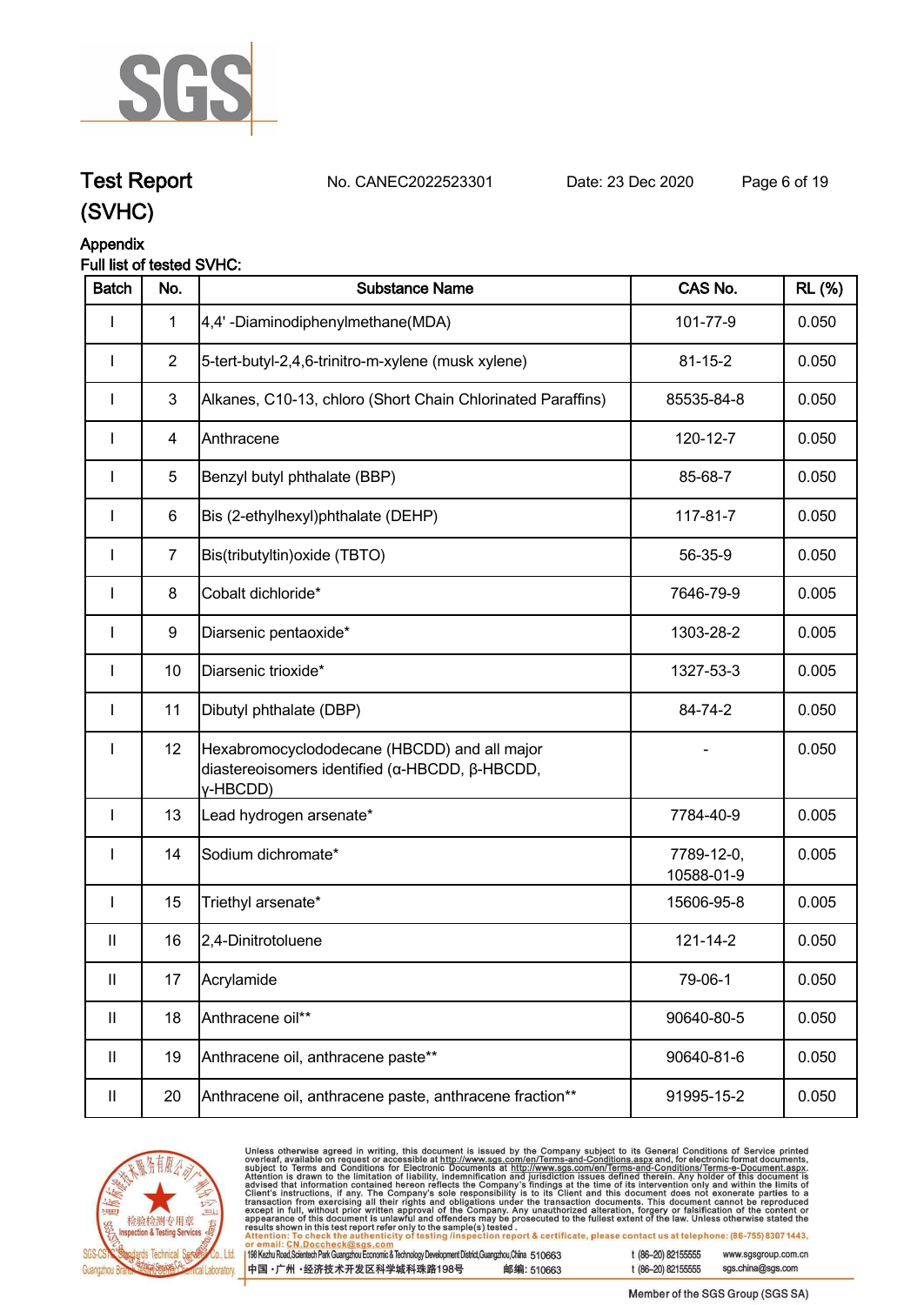

### **Test Report. No. CANEC2022523301 Date: 23 Dec 2020. Page 7 of 19.**

**(SVHC)**

### **Appendix**

### **Full list of tested SVHC:**

| <b>Batch</b>               | No. | <b>Substance Name</b>                                                             | CAS No.                                | <b>RL</b> (%) |
|----------------------------|-----|-----------------------------------------------------------------------------------|----------------------------------------|---------------|
| $\mathbf{II}$              | 21  | Anthracene oil, anthracene paste, distn. lights**                                 | 91995-17-4                             | 0.050         |
| $\mathbf{II}$              | 22  | Anthracene oil, anthracene-low**                                                  | 90640-82-7                             | 0.050         |
| $\mathbf{II}$              | 23  | Diisobutyl phthalate                                                              | 84-69-5                                | 0.050         |
| $\ensuremath{\mathsf{II}}$ | 24  | Lead chromate molybdate sulphate red (C.I. Pigment Red<br>$104$ <sup>*</sup>      | 12656-85-8                             | 0.005         |
| $\mathbf{II}$              | 25  | Lead chromate*                                                                    | 7758-97-6                              | 0.005         |
| $\ensuremath{\mathsf{II}}$ | 26  | Lead sulfochromate yellow (C.I. Pigment Yellow 34)*                               | 1344-37-2                              | 0.005         |
| $\mathbf{II}$              | 27  | Pitch, coal tar, high temp.**                                                     | 65996-93-2                             | 0.050         |
| $\mathbf{II}$              | 28  | Tris(2-chloroethyl)phosphate                                                      | 115-96-8                               | 0.050         |
| Ш                          | 29  | Ammonium dichromate*                                                              | 7789-09-5                              | 0.005         |
| $\mathbf{III}$             | 30  | Boric acid*                                                                       |                                        | 0.005         |
| $\  \ $                    | 31  | Disodium tetraborate, anhydrous*                                                  | 1303-96-4,<br>1330-43-4,<br>12179-04-3 | 0.005         |
| $\mathbf{III}$             | 32  | Potassium chromate*                                                               | 7789-00-6                              | 0.005         |
| Ш                          | 33  | Potassium dichromate*                                                             | 7778-50-9                              | 0.005         |
| $\  \ $                    | 34  | Sodium chromate*                                                                  | 7775-11-3                              | 0.005         |
| $\mathbf{III}$             | 35  | Tetraboron disodium heptaoxide, hydrate*                                          | 12267-73-1                             | 0.005         |
| Ш                          | 36  | Trichloroethylene                                                                 | 79-01-6                                | 0.050         |
| ${\sf IV}$                 | 37  | 2-Ethoxyethanol                                                                   | 110-80-5                               | 0.050         |
| IV                         | 38  | 2-Methoxyethanol                                                                  | 109-86-4                               | 0.050         |
| IV                         | 39  | Chromic acid,<br>Oligomers of chromic acid and dichromic acid,<br>Dichromic acid* |                                        | 0.005         |



Unless otherwise agreed in writing, this document is issued by the Company subject to its General Conditions of Service printed overleaf, available on request or accessible at http://www.sgs.com/en/Terms-and-Conditions.as

198 Kezhu Road, Scientech Park Guangzhou Economic & Technology Development District, Guangzhou, China 510663 中国·广州·经济技术开发区科学城科珠路198号 邮编: 510663 t (86-20) 82155555 www.sasaroup.com.cn t (86-20) 82155555

sgs.china@sgs.com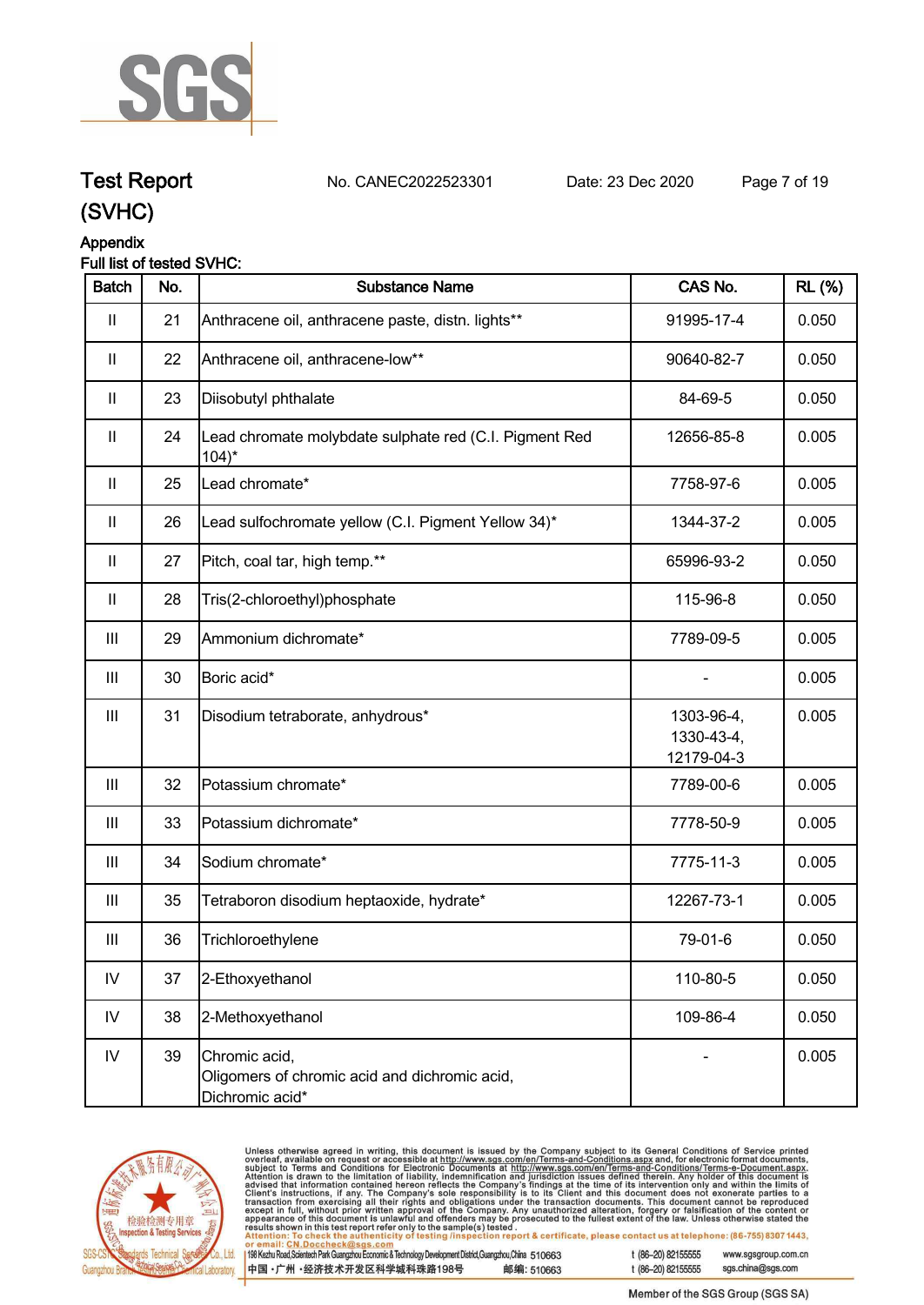

### **Test Report. No. CANEC2022523301 Date: 23 Dec 2020. Page 8 of 19.**

**(SVHC)**

### **Appendix**

### **Full list of tested SVHC:**

| <b>Batch</b>  | No. | <b>Substance Name</b>                                                      | CAS No.                | <b>RL</b> (%) |
|---------------|-----|----------------------------------------------------------------------------|------------------------|---------------|
| IV            | 40  | Chromium trioxide*                                                         | 1333-82-0              | 0.005         |
| $\mathsf{IV}$ | 41  | Cobalt(II) carbonate*                                                      | 513-79-1               | 0.005         |
| IV            | 42  | Cobalt(II) diacetate*                                                      | 71-48-7                | 0.005         |
| IV            | 43  | Cobalt(II) dinitrate*                                                      | 10141-05-6             | 0.005         |
| $\mathsf{IV}$ | 44  | Cobalt(II) sulphate*                                                       | 10124-43-3             | 0.005         |
| V             | 45  | 1,2,3-trichloropropane                                                     | 96-18-4                | 0.050         |
| $\vee$        | 46  | 1,2-Benzenedicarboxylic acid, di-C6-8-branched alkyl esters,<br>C7-rich    | 71888-89-6             | 0.050         |
| $\vee$        | 47  | 1,2-Benzenedicarboxylic acid, di-C7-11-branched and linear<br>alkyl esters | 68515-42-4             | 0.050         |
| $\vee$        | 48  | 1-methyl-2-pyrrolidone                                                     | 872-50-4               | 0.050         |
| $\vee$        | 49  | 2-ethoxyethyl acetate                                                      | 111-15-9               | 0.050         |
| $\vee$        | 50  | Hydrazine                                                                  | 7803-57-8,<br>302-01-2 | 0.050         |
| $\vee$        | 51  | Strontium chromate*                                                        | 7789-06-2              | 0.005         |
| VI            | 52  | 1,2-Dichloroethane                                                         | 107-06-2               | 0.050         |
| VI            | 53  | 2,2'-dichloro-4,4'-methylenedianiline                                      | $101 - 14 - 4$         | 0.050         |
| VI            | 54  | 2-Methoxyaniline; o-Anisidine                                              | $90 - 04 - 0$          | 0.050         |
| VI            | 55  | 4-(1,1,3,3-tetramethylbutyl)phenol                                         | 140-66-9               | 0.050         |
| VI            | 56  | Aluminosilicate Refractory Ceramic Fibres *                                |                        | 0.005         |
| VI            | 57  | Arsenic acid*                                                              | 7778-39-4              | 0.005         |
| VI            | 58  | Bis(2-methoxyethyl) ether                                                  | 111-96-6               | 0.050         |
| VI            | 59  | Bis(2-methoxyethyl) phthalate                                              | 117-82-8               | 0.050         |



Unless otherwise agreed in writing, this document is issued by the Company subject to its General Conditions of Service printed overleaf, available on request or accessible at http://www.sgs.com/en/Terms-and-Conditions.as

198 Kezhu Road, Scientech Park Guangzhou Economic & Technology Development District, Guangzhou, China 510663

中国·广州·经济技术开发区科学城科珠路198号 邮编: 510663

t (86-20) 82155555 www.sasaroup.com.cn

sgs.china@sgs.com t (86-20) 82155555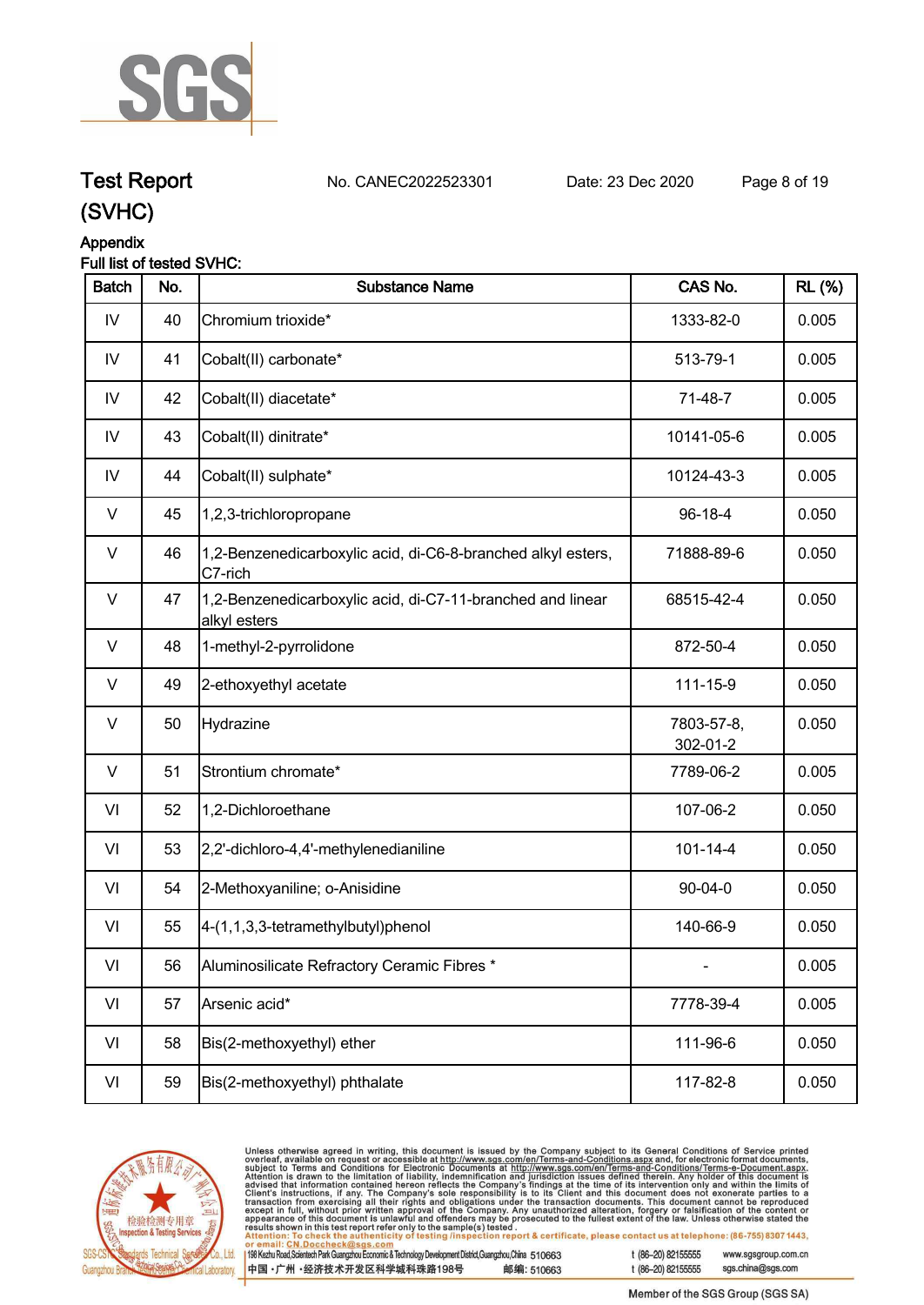

## **Test Report. No. CANEC2022523301 Date: 23 Dec 2020. Page 9 of 19.**

### **(SVHC)**

### **Appendix**

### **Full list of tested SVHC:**

| <b>Batch</b> | No. | <b>Substance Name</b>                                                                                                                              | CAS No.        | <b>RL (%)</b> |
|--------------|-----|----------------------------------------------------------------------------------------------------------------------------------------------------|----------------|---------------|
| VI           | 60  | Calcium arsenate*                                                                                                                                  | 7778-44-1      | 0.005         |
| VI           | 61  | Dichromium tris(chromate) *                                                                                                                        | 24613-89-6     | 0.005         |
| VI           | 62  | Formaldehyde, oligomeric reaction products with aniline                                                                                            | 25214-70-4     | 0.050         |
| VI           | 63  | Lead diazide, Lead azide*                                                                                                                          | 13424-46-9     | 0.005         |
| VI           | 64  | Lead dipicrate*                                                                                                                                    | 6477-64-1      | 0.005         |
| VI           | 65  | Lead styphnate*                                                                                                                                    | 15245-44-0     | 0.005         |
| VI           | 66  | N,N-dimethylacetamide                                                                                                                              | 127-19-5       | 0.050         |
| VI           | 67  | Pentazinc chromate octahydroxide*                                                                                                                  | 49663-84-5     | 0.005         |
| VI           | 68  | Phenolphthalein                                                                                                                                    | 77-09-8        | 0.050         |
| VI           | 69  | Potassium hydroxyoctaoxodizincatedichromate*                                                                                                       | 11103-86-9     | 0.005         |
| VI           | 70  | Trilead diarsenate*                                                                                                                                | 3687-31-8      | 0.005         |
| VI           | 71  | Zirconia Aluminosilicate Refractory Ceramic Fibres*                                                                                                |                | 0.005         |
| VII          | 72  | [4-[[4-anilino-1-naphthyl][4-<br>(dimethylamino)phenyl]methylene]cyclohexa-2,5-dien-1-ylide<br>ne] dimethylammonium chloride (C.I. Basic Blue 26)§ | 2580-56-5      | 0.050         |
| VII          | 73  | [[4-[4,4'-bis(dimethylamino)<br>benzhydrylidene]cyclohexa-2,5-dien-1-ylidene]dimethylamm<br>onium chloride (C.I. Basic Violet 3)§                  | 548-62-9       | 0.050         |
| VII          | 74  | 1,2-bis(2-methoxyethoxy)ethane (TEGDME; triglyme)                                                                                                  | 112-49-2       | 0.050         |
| VII          | 75  | 1,2-dimethoxyethane; ethylene glycol dimethyl ether<br>(EGDME)                                                                                     | 110-71-4       | 0.050         |
| VII          | 76  | 4,4'-bis(dimethylamino) benzophenone (Michler's Ketone)                                                                                            | 90-94-8        | 0.050         |
| VII          | 77  | 4,4'-bis(dimethylamino)-4"-(methylamino)trityl alcohol§                                                                                            | $561 - 41 - 1$ | 0.050         |
| VII          | 78  | Diboron trioxide*                                                                                                                                  | 1303-86-2      | 0.005         |
|              |     |                                                                                                                                                    |                |               |



Unless otherwise agreed in writing, this document is issued by the Company subject to its General Conditions of Service printed overleaf, available on request or accessible at http://www.sgs.com/en/Terms-and-Conditions.as , lesled .<br>tion report & certificate, please contact us at telephone: (86-755) 8307 1443,

198 Kezhu Road, Scientech Park Guangzhou Economic & Technology Development District, Guangzhou, China 510663 中国·广州·经济技术开发区科学城科珠路198号 邮编: 510663 t (86-20) 82155555 www.sgsgroup.com.cn

sgs.china@sgs.com t (86-20) 82155555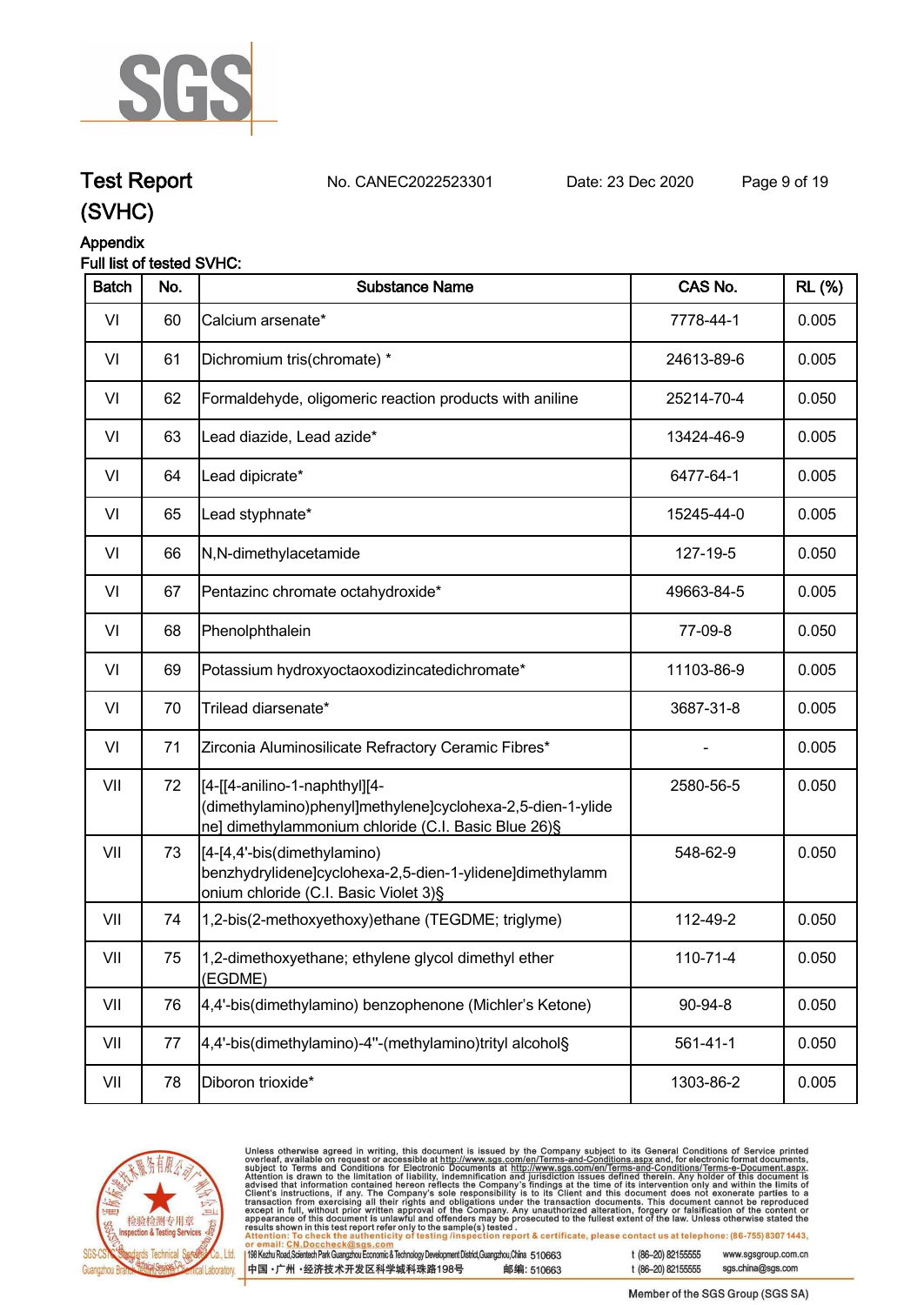

**Test Report. No. CANEC2022523301 Date: 23 Dec 2020. Page 10 of 19.**

### **Appendix**

### **Full list of tested SVHC:**

| <b>Batch</b> | No. | <b>Substance Name</b>                                                                                            | CAS No.     | <b>RL</b> (%) |
|--------------|-----|------------------------------------------------------------------------------------------------------------------|-------------|---------------|
| VII          | 79  | Formamide                                                                                                        | $75-12-7$   | 0.050         |
| VII          | 80  | Lead(II) bis(methanesulfonate)*                                                                                  | 17570-76-2  | 0.005         |
| VII          | 81  | N,N,N',N'-tetramethyl-4,4'-methylenedianiline (Michler's<br>base)                                                | 101-61-1    | 0.050         |
| VII          | 82  | <b>TGIC</b><br>(1,3,5-tris(oxiranylmethyl)-1,3,5-triazine-2,4,6(1H,3H,5H)-trio<br>$ ne\rangle$                   | 2451-62-9   | 0.050         |
| VII          | 83  | $\alpha$ , $\alpha$ -Bis[4-(dimethylamino)phenyl]-4<br>(phenylamino)naphthalene-1-methanol (C.I. Solvent Blue 4) | 6786-83-0   | 0.050         |
| VII          | 84  | $\beta$ -TGIC (1,3,5-tris[(2S and<br>2R)-2,3-epoxypropyl]-1,3,5-triazine-2,4,6-(1H,3H,5H)-trione)                | 59653-74-6  | 0.050         |
| VIII         | 85  | [Phthalato(2-)]dioxotrilead*                                                                                     | 69011-06-9  | 0.005         |
| VIII         | 86  | 1,2-Benzenedicarboxylic acid, dipentylester, branched and<br>linear                                              | 84777-06-0  | 0.050         |
| VIII         | 87  | 1,2-Diethoxyethane                                                                                               | 629-14-1    | 0.050         |
| VIII         | 88  | 1-Bromopropane                                                                                                   | 106-94-5    | 0.050         |
| VIII         | 89  | 3-Ethyl-2-methyl-2-(3-methylbutyl)-1,3-oxazolidine                                                               | 143860-04-2 | 0.050         |
| VIII         | 90  | 4-(1,1,3,3-tetramethylbutyl)phenol, ethoxylated                                                                  |             | 0.050         |
| VIII         | 91  | 4,4'-Methylenedi-o-toluidine                                                                                     | 838-88-0    | 0.050         |
| VIII         | 92  | 4,4'-Oxydianiline and its salts                                                                                  | 101-80-4    | 0.050         |
| VIII         | 93  | 4-Aminoazobenzene                                                                                                | 60-09-3     | 0.050         |
| VIII         | 94  | 4-Methyl-m-phenylenediamine                                                                                      | 95-80-7     | 0.050         |
| VIII         | 95  | 4-Nonylphenol, branched and linear                                                                               |             | 0.050         |
| VIII         | 96  | 6-Methoxy-m-toluidine                                                                                            | 120-71-8    | 0.050         |
| VIII         | 97  | Acetic acid, lead salt, basic*                                                                                   | 51404-69-4  | 0.005         |



Unless otherwise agreed in writing, this document is issued by the Company subject to its General Conditions of Service printed overleaf, available on request or accessible at http://www.sgs.com/en/Terms-and-Conditions.as

198 Kezhu Road, Scientech Park Guangzhou Economic & Technology Development District, Guangzhou, China 510663 中国·广州·经济技术开发区科学城科珠路198号 邮编: 510663 t (86-20) 82155555 www.sgsgroup.com.cn

sgs.china@sgs.com t (86-20) 82155555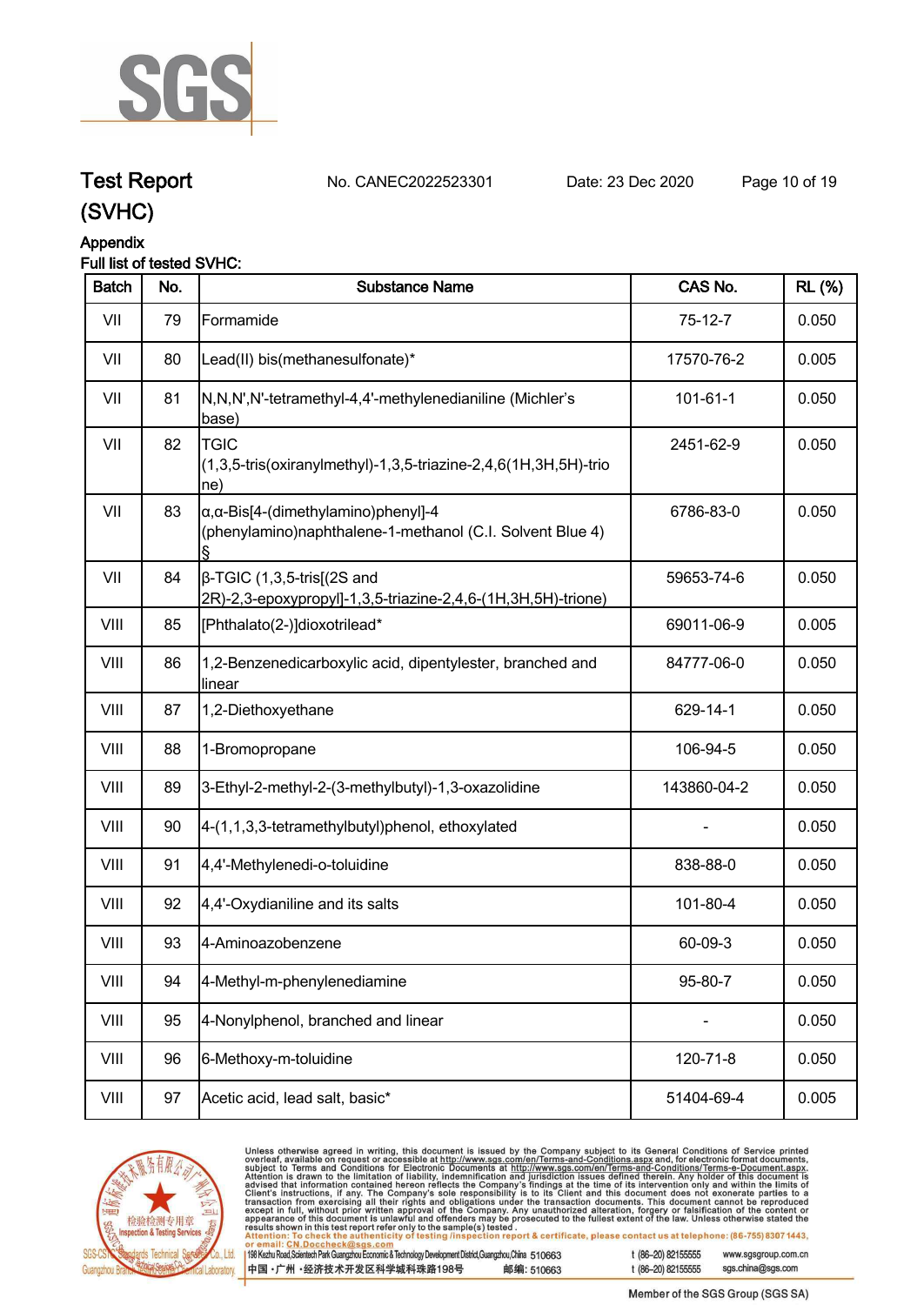

### **Test Report. No. CANEC2022523301 Date: 23 Dec 2020. Page 11 of 19.**

### **(SVHC)**

### **Appendix**

### **Full list of tested SVHC:**

| <b>Batch</b> | No. | <b>Substance Name</b>                                                                                                                                            | CAS No.       | <b>RL</b> (%) |
|--------------|-----|------------------------------------------------------------------------------------------------------------------------------------------------------------------|---------------|---------------|
| VIII         | 98  | Biphenyl-4-ylamine                                                                                                                                               | $92 - 67 - 1$ | 0.050         |
| VIII         | 99  | Bis(pentabromophenyl) ether (DecaBDE)                                                                                                                            | 1163-19-5     | 0.050         |
| VIII         | 100 | Cyclohexane-1,2-dicarboxylic anhydride,<br>cis-cyclohexane-1,2-dicarboxylic anhydride,<br>trans-cyclohexane-1,2-dicarboxylic anhydride                           |               | 0.050         |
| VIII         | 101 | Diazene-1,2-dicarboxamide (C,C'-azodi(formamide))                                                                                                                | 123-77-3      | 0.050         |
| VIII         | 102 | Dibutyltin dichloride (DBTC)                                                                                                                                     | 683-18-1      | 0.050         |
| VIII         | 103 | Diethyl sulphate                                                                                                                                                 | 64-67-5       | 0.050         |
| VIII         | 104 | Diisopentylphthalate                                                                                                                                             | 605-50-5      | 0.050         |
| VIII         | 105 | Dimethyl sulphate                                                                                                                                                | $77 - 78 - 1$ | 0.050         |
| VIII         | 106 | Dinoseb                                                                                                                                                          | 88-85-7       | 0.050         |
| VIII         | 107 | Dioxobis(stearato)trilead*                                                                                                                                       | 12578-12-0    | 0.005         |
| VIII         | 108 | Fatty acids, C16-18, lead salts*                                                                                                                                 | 91031-62-8    | 0.005         |
| VIII         | 109 | Furan                                                                                                                                                            | 110-00-9      | 0.050         |
| VIII         | 110 | Henicosafluoroundecanoic acid                                                                                                                                    | 2058-94-8     | 0.050         |
| VIII         | 111 | Heptacosafluorotetradecanoic acid                                                                                                                                | 376-06-7      | 0.050         |
| VIII         | 112 | Hexahydromethylphathalic anhydride,<br>Hexahydro-4-methylphathalic anhydride,<br>Hexahydro-1-methylphathalic anhydride,<br>Hexahydro-3-methylphathalic anhydride |               | 0.050         |
| VIII         | 113 | Lead bis(tetrafluoroborate)*                                                                                                                                     | 13814-96-5    | 0.005         |
| VIII         | 114 | Lead cyanamidate*                                                                                                                                                | 20837-86-9    | 0.005         |
| VIII         | 115 | Lead dinitrate*                                                                                                                                                  | 10099-74-8    | 0.005         |
| VIII         | 116 | Lead monoxide*                                                                                                                                                   | 1317-36-8     | 0.005         |



Unless otherwise agreed in writing, this document is issued by the Company subject to its General Conditions of Service printed overleaf, available on request or accessible at http://www.sgs.com/en/Terms-and-Conditions.as

198 Kezhu Road, Scientech Park Guangzhou Economic & Technology Development District, Guangzhou, China 510663 中国·广州·经济技术开发区科学城科珠路198号 邮编: 510663 t (86-20) 82155555 www.sgsgroup.com.cn sgs.china@sgs.com t (86-20) 82155555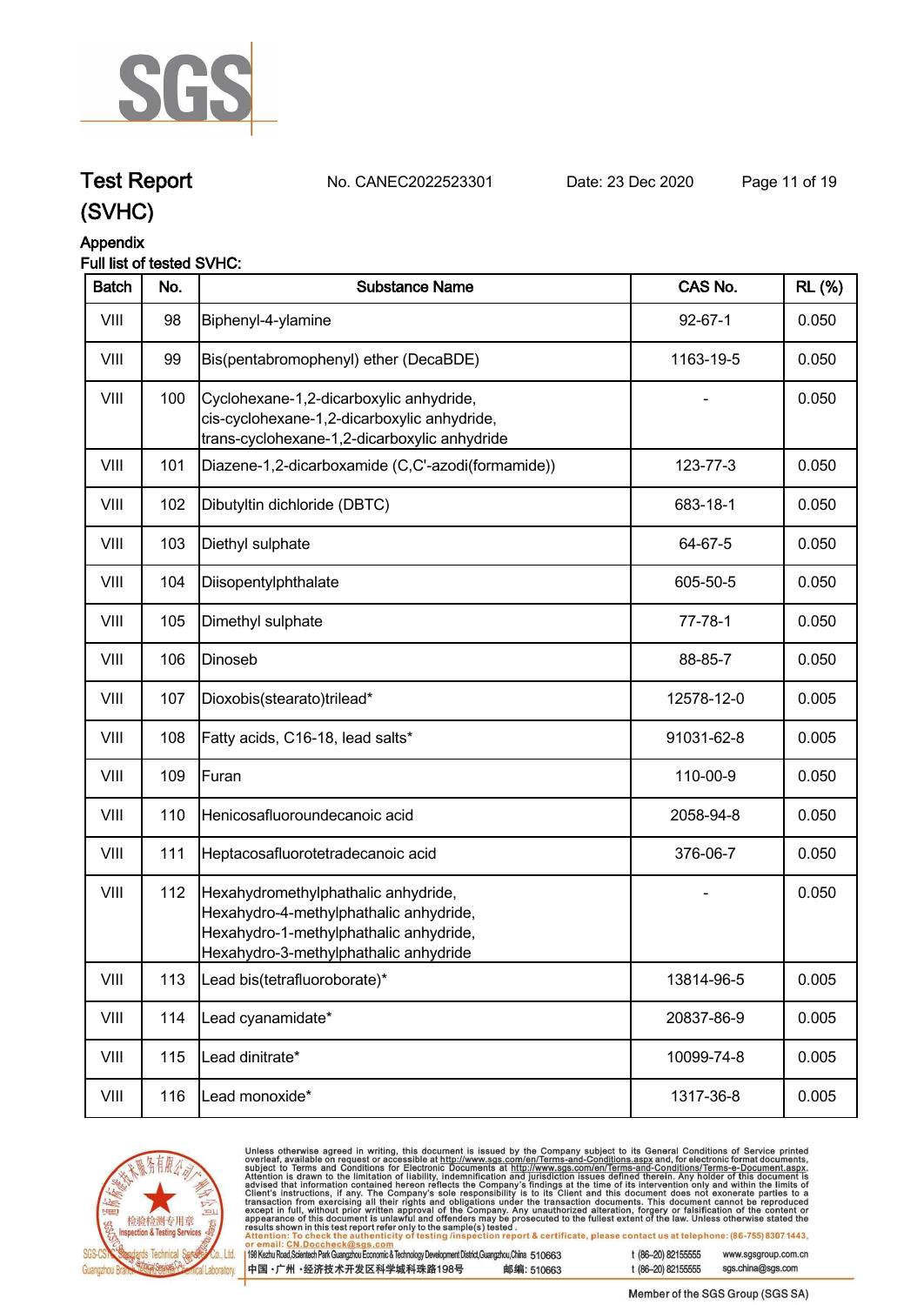

## **Test Report. No. CANEC2022523301 Date: 23 Dec 2020. Page 12 of 19.**

### **(SVHC)**

#### **Appendix Full list of tested SVHC:**

| <b>Batch</b> | No. | <b>Substance Name</b>                                      | CAS No.     | <b>RL</b> (%) |
|--------------|-----|------------------------------------------------------------|-------------|---------------|
| VIII         | 117 | Lead oxide sulfate*                                        | 12036-76-9  | 0.005         |
| VIII         | 118 | Lead tetroxide (orange lead)*                              | 1314-41-6   | 0.005         |
| VIII         | 119 | Lead titanium trioxide*                                    | 12060-00-3  | 0.005         |
| VIII         | 120 | Lead titanium zirconium oxide*                             | 12626-81-2  | 0.005         |
| VIII         | 121 | Methoxyacetic acid                                         | 625-45-6    | 0.050         |
| VIII         | 122 | Methyloxirane (Propylene oxide)                            | 75-56-9     | 0.050         |
| VIII         | 123 | N,N-dimethylformamide                                      | 68-12-2     | 0.050         |
| VIII         | 124 | N-Methylacetamide                                          | 79-16-3     | 0.050         |
| VIII         | 125 | N-Pentyl-isopentylphthalate                                | 776297-69-9 | 0.050         |
| VIII         | 126 | o-Aminoazotoluene                                          | 97-56-3     | 0.050         |
| VIII         | 127 | o-Toluidine                                                | 95-53-4     | 0.050         |
| VIII         | 128 | Pentacosafluorotridecanoic acid                            | 72629-94-8  | 0.050         |
| VIII         | 129 | Pentalead tetraoxide sulphate*                             | 12065-90-6  | 0.005         |
| VIII         | 130 | Pyrochlore, antimony lead yellow*                          | 8012-00-8   | 0.005         |
| VIII         | 131 | Silicic acid, barium salt, lead-doped*                     | 68784-75-8  | 0.005         |
| VIII         | 132 | Silicic acid, lead salt*                                   | 11120-22-2  | 0.005         |
| VIII         | 133 | Sulfurous acid, lead salt, dibasic*                        | 62229-08-7  | 0.005         |
| VIII         | 134 | Tetraethyllead*                                            | 78-00-2     | 0.005         |
| VIII         | 135 | Tetralead trioxide sulphate*                               | 12202-17-4  | 0.005         |
| VIII         | 136 | Tricosafluorododecanoic acid                               | 307-55-1    | 0.050         |
| VIII         | 137 | Trilead bis(carbonate) dihydroxide (basic lead carbonate)* | 1319-46-6   | 0.005         |



Unless otherwise agreed in writing, this document is issued by the Company subject to its General Conditions of Service printed overleaf, available on request or accessible at http://www.sgs.com/en/Terms-and-Conditions.as

198 Kezhu Road, Scientech Park Guangzhou Economic & Technology Development District, Guangzhou, China 510663 中国·广州·经济技术开发区科学城科珠路198号 邮编: 510663 t (86-20) 82155555 www.sgsgroup.com.cn sgs.china@sgs.com t (86-20) 82155555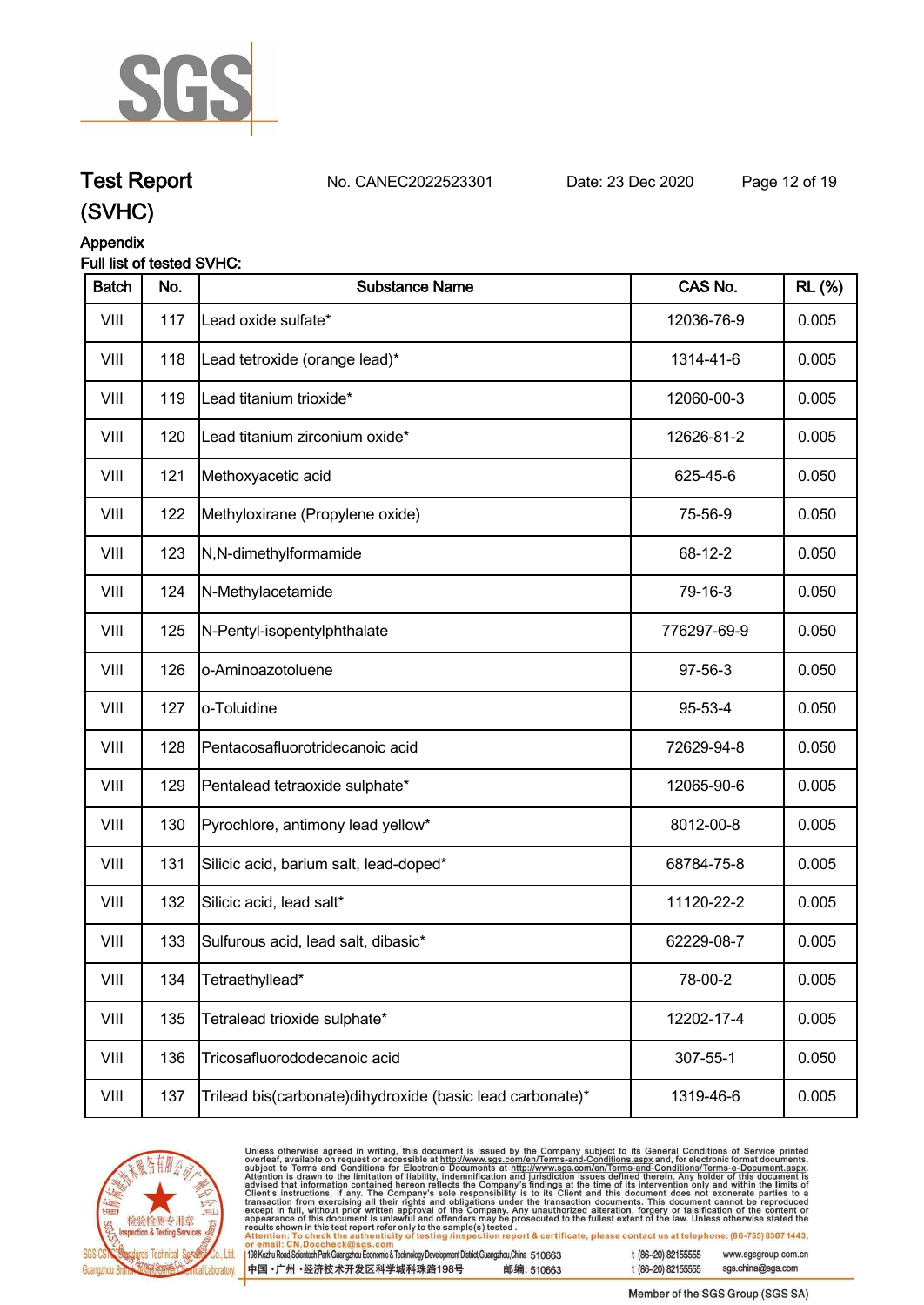

### **Test Report. No. CANEC2022523301 Date: 23 Dec 2020. Page 13 of 19.**

**(SVHC)**

#### **Appendix Full list of tested SVHC:**

| <b>Batch</b> | No. | <b>Substance Name</b>                                                                                                                                            | CAS No.    | <b>RL</b> (%) |
|--------------|-----|------------------------------------------------------------------------------------------------------------------------------------------------------------------|------------|---------------|
| VIII         | 138 | Trilead dioxide phosphonate*                                                                                                                                     | 12141-20-7 | 0.005         |
| IX           | 139 | 4-Nonylphenol, branched and linear, ethoxylated                                                                                                                  |            | 0.050         |
| IX           | 140 | Ammonium pentadecafluorooctanoate (APFO)**                                                                                                                       | 3825-26-1  | 0.050         |
| IX           | 141 | Cadmium oxide*                                                                                                                                                   | 1306-19-0  | 0.005         |
| IX           | 142 | Cadmium*                                                                                                                                                         | 7440-43-9  | 0.005         |
| IX           | 143 | Dipentyl phthalate (DPP)                                                                                                                                         | 131-18-0   | 0.050         |
| IX           | 144 | Pentadecafluorooctanoic acid (PFOA)                                                                                                                              | 335-67-1   | 0.050         |
| X            | 145 | Cadmium sulphide*                                                                                                                                                | 1306-23-6  | 0.005         |
| X            | 146 | Dihexyl phthalate                                                                                                                                                | 84-75-3    | 0.050         |
| X            | 147 | Disodium 3,3'-<br>[[1,1'-biphenyl]-4,4'-diylbis(azo)]bis(4-aminonaphthalene-1-su<br>Iphonate) (C.I. Direct Red 28)                                               | 573-58-0   | 0.050         |
| X            | 148 | Disodium 4-amino-3-[[4'-[(2,4-diaminophenyl)azo]<br>[1,1'-biphenyl]-4-yl]azo] -5-hydroxy-6-<br>(phenylazo)naphthalene-2,7-disulphonate (C.I. Direct Black<br>38) | 1937-37-7  | 0.050         |
| X            | 149 | Imidazolidine-2-thione; (2-imidazoline-2-thiol)                                                                                                                  | 96-45-7    | 0.050         |
| X            | 150 | Lead di(acetate)*                                                                                                                                                | 301-04-2   | 0.005         |
| X            | 151 | Trixylyl phosphate                                                                                                                                               | 25155-23-1 | 0.050         |
| XI           | 152 | 1,2-Benzenedicarboxylic acid, dihexyl ester, branched and<br>linear                                                                                              | 68515-50-4 | 0.050         |
| XI           | 153 | Cadmium chloride*                                                                                                                                                | 10108-64-2 | 0.005         |
| XI           | 154 | Sodium perborate; perboric acid, sodium salt*                                                                                                                    |            | 0.005         |
| XI           | 155 | Sodium peroxometaborate*                                                                                                                                         | 7632-04-4  | 0.005         |



Unless otherwise agreed in writing, this document is issued by the Company subject to its General Conditions of Service printed overleaf, available on request or accessible at http://www.sgs.com/en/Terms-and-Conditions.as

198 Kezhu Road, Scientech Park Guangzhou Economic & Technology Development District, Guangzhou, China 510663

中国·广州·经济技术开发区科学城科珠路198号 邮编: 510663 t (86-20) 82155555 www.sasaroup.com.cn

sgs.china@sgs.com t (86-20) 82155555 Member of the SGS Group (SGS SA)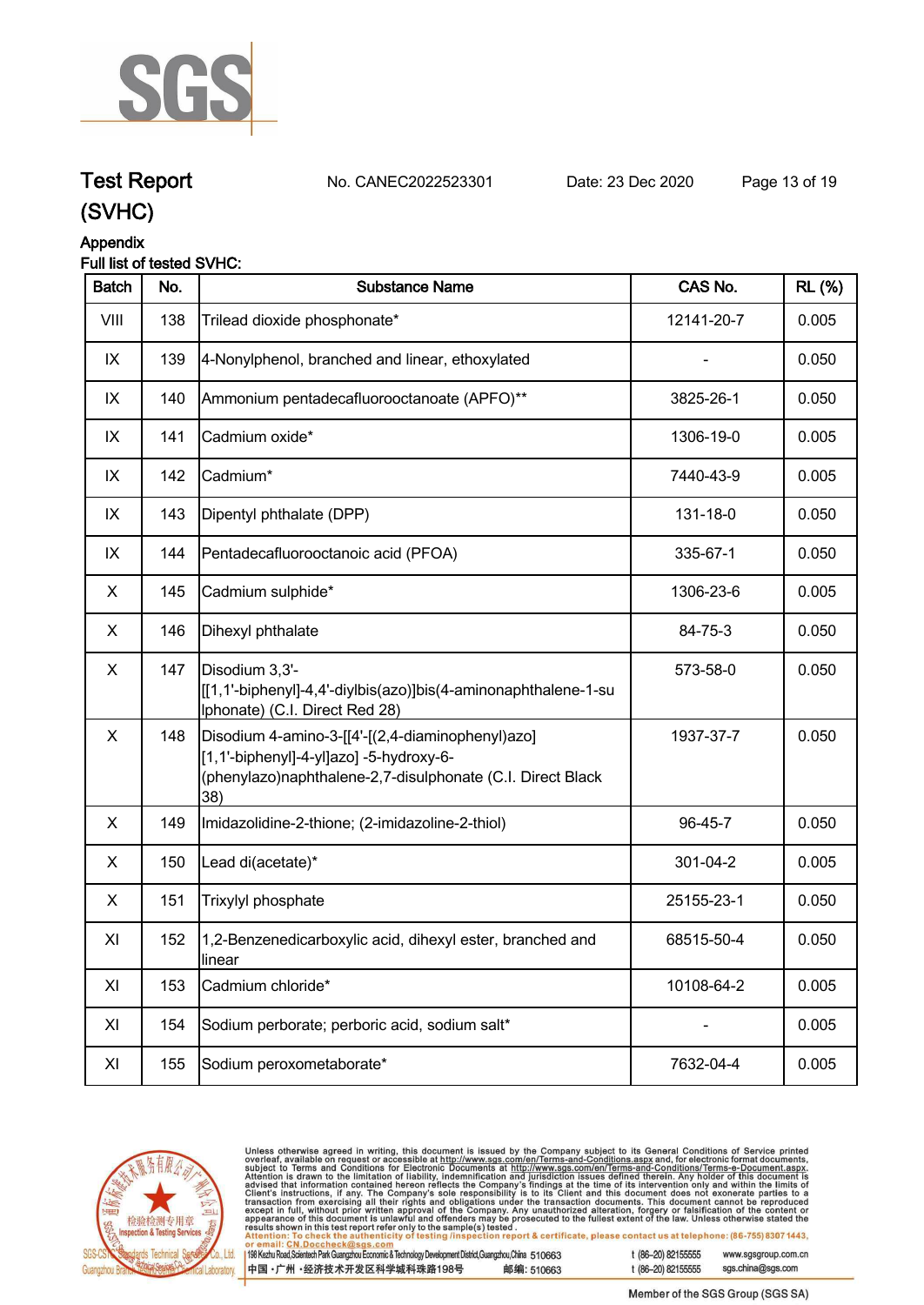

### **Appendix**

### **Full list of tested SVHC:**

| <b>Batch</b> | No. | <b>Substance Name</b>                                                                                                                                                                                                                                                      | CAS No.                   | <b>RL</b> (%) |
|--------------|-----|----------------------------------------------------------------------------------------------------------------------------------------------------------------------------------------------------------------------------------------------------------------------------|---------------------------|---------------|
| XII          | 156 | 2-(2H-Benzotriazol-2-yl)-4,6-ditertpentylphenol (UV-328)                                                                                                                                                                                                                   | 25973-55-1                | 0.050         |
| XII          | 157 | 2-benzotriazol-2-yl-4,6-di-tert-butylphenol (UV-320)                                                                                                                                                                                                                       | 3846-71-7                 | 0.050         |
| XII          | 158 | 2-Ethylhexyl<br>10-ethyl-4,4-dioctyl-7-oxo-8-oxa-3,5-dithia-4-stannatetradeca<br>noate; DOTE                                                                                                                                                                               | 15571-58-1                | 0.050         |
| XII          | 159 | Cadmium fluoride*                                                                                                                                                                                                                                                          | 7790-79-6                 | 0.005         |
| XII          | 160 | Cadmium sulphate*                                                                                                                                                                                                                                                          | 10124-36-4,<br>31119-53-6 | 0.005         |
| XII          | 161 | Reaction mass of 2-ethylhexyl<br>10-ethyl-4,4-dioctyl-7-oxo-8-oxa-3,5-dithia-4-stannatetradeca<br>noate & 2-ethylhexyl 10-ethyl-4-[[2-<br>[(2-ethylhexyl)oxy]-2-oxoethyl]thio]-4-octyl-7-oxo-8-oxa-3,5-di<br>thia-4-stannatetradecanoate (reaction mass of DOTE &<br>MOTE) |                           | 0.050         |
| XIII         | 162 | 1,2-benzenedicarboxylic acid, di-C6-10-alkyl esters;<br>1,2-benzenedicarboxylic acid, mixed decyl and hexyl and<br>octyl diesters with ≥ 0.3% of dihexyl phthalate                                                                                                         |                           | 0.050         |
| XIII         | 163 | 5-sec-butyl-2-<br>(2,4-dimethylcyclohex-3-en-1-yl)-5-methyl-1,3-dioxane [1],<br>5-sec-butyl-2-<br>(4,6-dimethylcyclohex-3-en-1-yl)-5-methyl-1,3-dioxane [2]<br>[covering any of the individual isomers of [1] and [2] or any<br>combination thereof]                       |                           | 0.050         |
| XIV          | 164 | 1,3-propanesultone                                                                                                                                                                                                                                                         | 1120-71-4                 | 0.050         |
| XIV          | 165 | 2,4-di-tert-butyl-6-(5-chlorobenzotriazol-2-yl)phenol<br>(UV-327)                                                                                                                                                                                                          | 3864-99-1                 | 0.050         |
| XIV          | 166 | 2-(2H-benzotriazol-2-yl)-4-(tert-butyl)-6-(sec-butyl)phenol<br>$(UV-350)$                                                                                                                                                                                                  | 36437-37-3                | 0.050         |
| XIV          | 167 | Nitrobenzene                                                                                                                                                                                                                                                               | 98-95-3                   | 0.050         |
| XIV          | 168 | Perfluorononan-1-oic-acid and its sodium and ammonium<br>salts                                                                                                                                                                                                             |                           | 0.050         |
| XV           | 169 | Benzo[def]chrysene (Benzo[a]pyrene)                                                                                                                                                                                                                                        | $50 - 32 - 8$             | 0.050         |



Unless otherwise agreed in writing, this document is issued by the Company subject to its General Conditions of Service printed overleaf, available on request or accessible at http://www.sgs.com/en/Terms-and-Conditions.as , lesled .<br>tion report & certificate, please contact us at telephone: (86-755) 8307 1443, ing/inspec

198 Kezhu Road, Scientech Park Guangzhou Economic & Technology Development District, Guangzhou, China 510663 中国·广州·经济技术开发区科学城科珠路198号 邮编: 510663

t (86-20) 82155555

www.sgsgroup.com.cn sgs.china@sgs.com t (86-20) 82155555

**Test Report. No. CANEC2022523301 Date: 23 Dec 2020. Page 14 of 19.**

Member of the SGS Group (SGS SA)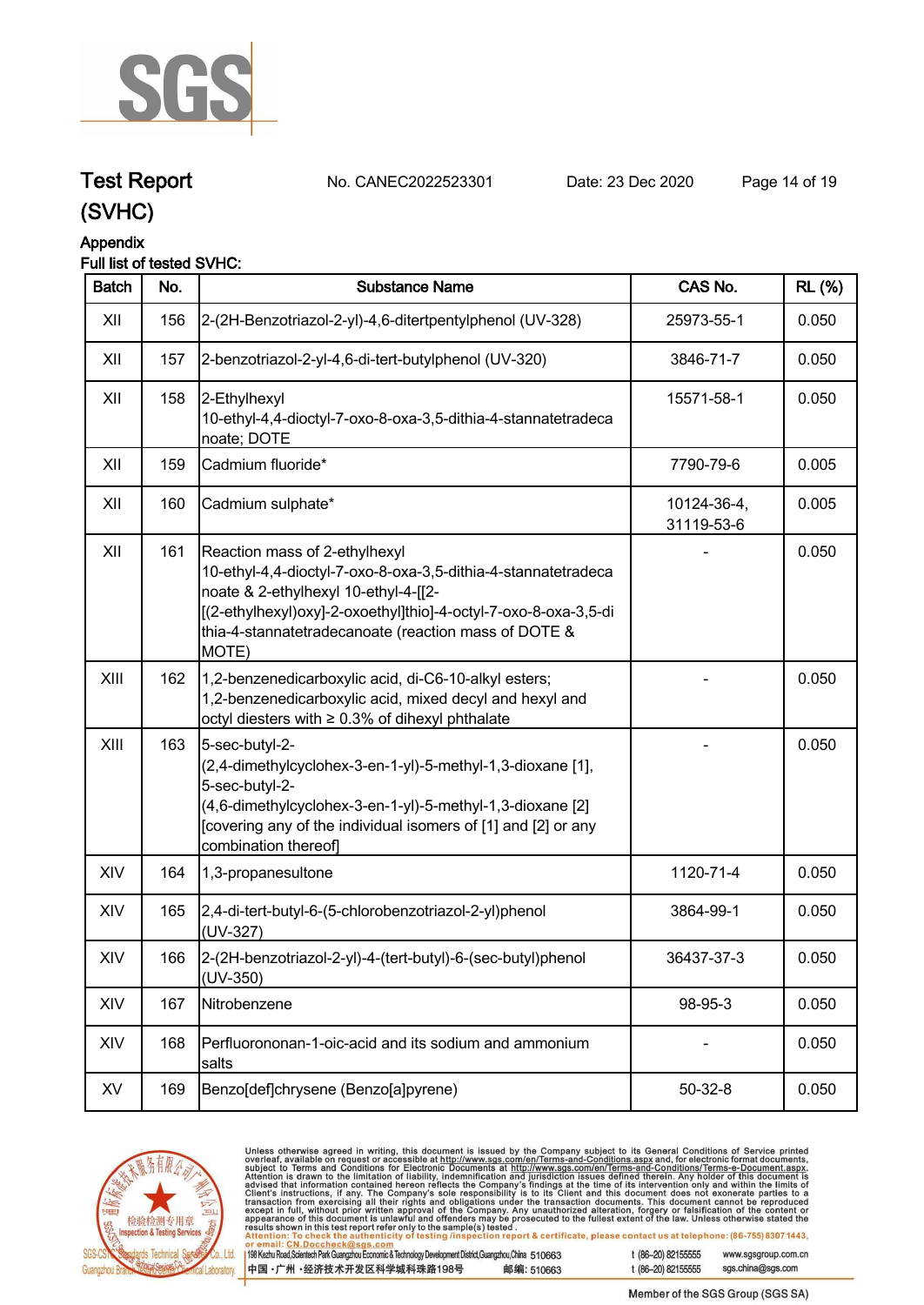

### **Test Report. No. CANEC2022523301 Date: 23 Dec 2020. Page 15 of 19.**

**(SVHC)**

### **Appendix**

### **Full list of tested SVHC:**

| <b>Batch</b> | No. | <b>Substance Name</b>                                                                                                                                                                                              | CAS No.    | <b>RL</b> (%) |
|--------------|-----|--------------------------------------------------------------------------------------------------------------------------------------------------------------------------------------------------------------------|------------|---------------|
| XVI          | 170 | 4,4'-isopropylidenediphenol (bisphenol A)                                                                                                                                                                          | 80-05-7    | 0.050         |
| XVI          | 171 | 4-Heptylphenol, branched and linear                                                                                                                                                                                |            | 0.050         |
| XVI          | 172 | Nonadecafluorodecanoic acid (PFDA) and its sodium and<br>ammonium salts                                                                                                                                            |            | 0.050         |
| XVI          | 173 | p-(1,1-dimethylpropyl)phenol                                                                                                                                                                                       | 80-46-6    | 0.050         |
| XVII         | 174 | Perfluorohexane-1-sulphonic acid and its salts                                                                                                                                                                     |            | 0.050         |
| <b>XVIII</b> | 175 | 1,6,7,8,9,14,15,16,17,17,18,18-Dodecachloropentacyclo[12.<br>2.1.16,9.02,13.05,10]octadeca-7,15-diene ("Dechlorane<br>Plus"™) [covering any of its individual anti- and syn-isomers<br>or any combination thereof] |            | 0.050         |
| <b>XVIII</b> | 176 | Benz[a]anthracene                                                                                                                                                                                                  | 56-55-3    | 0.050         |
| XVIII        | 177 | Cadmium nitrate*                                                                                                                                                                                                   | 10325-94-7 | 0.005         |
| XVIII        | 178 | Cadmium carbonate*                                                                                                                                                                                                 | 513-78-0   | 0.005         |
| XVIII        | 179 | Cadmium hydroxide*                                                                                                                                                                                                 | 21041-95-2 | 0.005         |
| XVIII        | 180 | Chrysene                                                                                                                                                                                                           | 218-01-9   | 0.050         |
| <b>XVIII</b> | 181 | Reaction products of 1,3,4-thiadiazolidine-2,5-dithione,<br>formaldehyde and 4-heptylphenol, branched and linear<br>(RP-HP) [with ≥0.1% w/w 4-heptylphenol, branched and<br>linear]                                |            | 0.050         |
| XIX          | 182 | Benzene-1,2,4-tricarboxylic acid 1,2-anhydride (trimellitic<br>anhydride)                                                                                                                                          | 552-30-7   | 0.050         |
| XIX          | 183 | Benzo[ghi]perylene                                                                                                                                                                                                 | 191-24-2   | 0.050         |
| XIX          | 184 | Decamethylcyclopentasiloxane (D5)                                                                                                                                                                                  | 541-02-6   | 0.050         |
| XIX          | 185 | Dicyclohexyl phthalate (DCHP)                                                                                                                                                                                      | 84-61-7    | 0.050         |
| XIX          | 186 | Disodium octaborate*                                                                                                                                                                                               | 12008-41-2 | 0.005         |
| XIX          | 187 | Dodecamethylcyclohexasiloxane (D6)                                                                                                                                                                                 | 540-97-6   | 0.050         |



Unless otherwise agreed in writing, this document is issued by the Company subject to its General Conditions of Service printed overleaf, available on request or accessible at http://www.sgs.com/en/Terms-and-Conditions.as , lesled .<br>tion report & certificate, please contact us at telephone: (86-755) 8307 1443, ing/inspec

198 Kezhu Road, Scientech Park Guangzhou Economic & Technology Development District, Guangzhou, China 510663 中国·广州·经济技术开发区科学城科珠路198号 邮编: 510663

t (86-20) 82155555

www.sgsgroup.com.cn sgs.china@sgs.com t (86-20) 82155555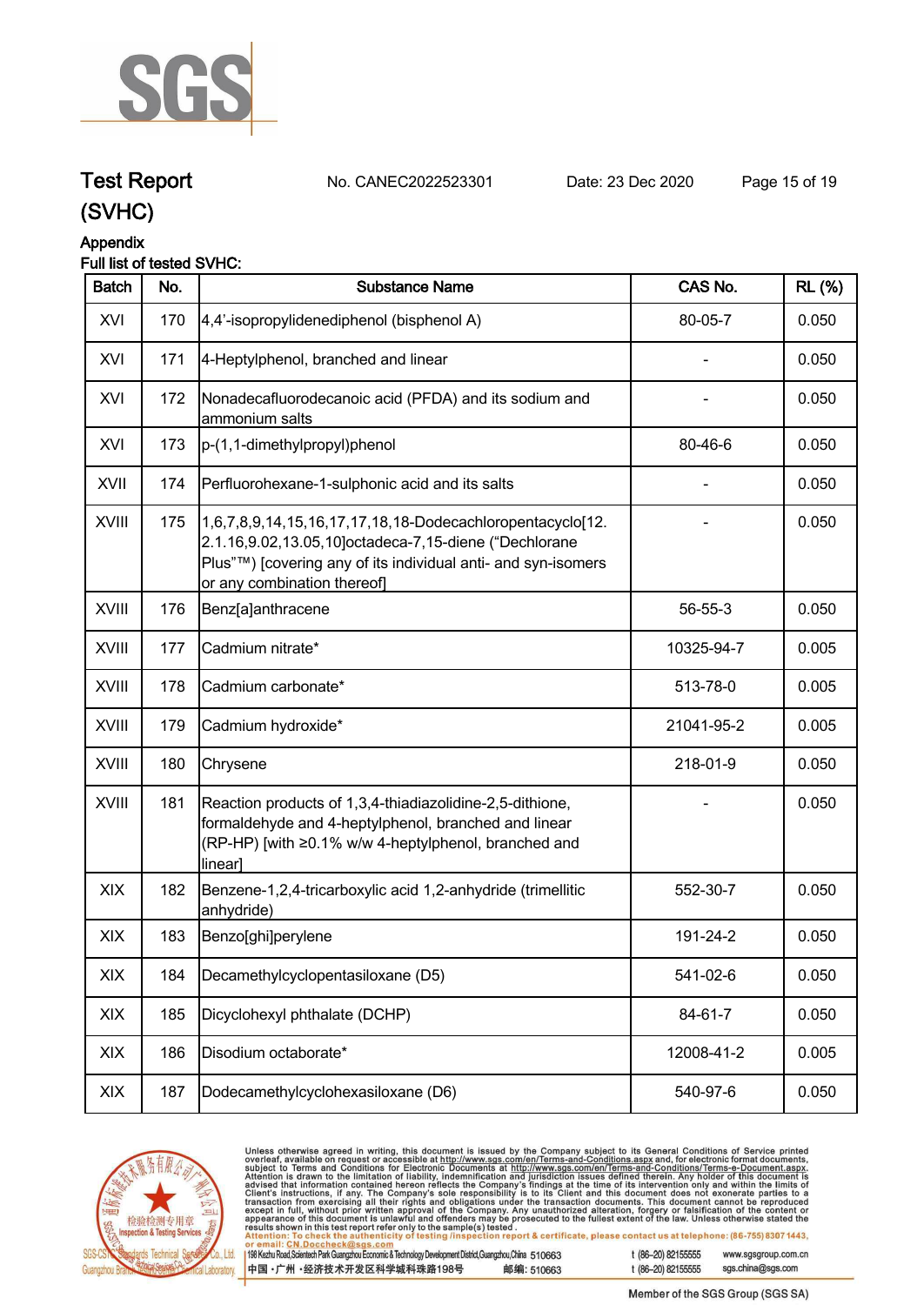

### **Test Report. No. CANEC2022523301 Date: 23 Dec 2020. Page 16 of 19.**

**(SVHC)**

### **Appendix**

### **Full list of tested SVHC:**

| <b>Batch</b> | No. | <b>Substance Name</b>                                                                                                                                               | CAS No.        | <b>RL</b> (%) |
|--------------|-----|---------------------------------------------------------------------------------------------------------------------------------------------------------------------|----------------|---------------|
| XIX          | 188 | Ethylenediamine                                                                                                                                                     | $107 - 15 - 3$ | 0.050         |
| XIX          | 189 | Lead*                                                                                                                                                               | 7439-92-1      | 0.005         |
| XIX          | 190 | Octamethylcyclotetrasiloxane (D4)                                                                                                                                   | 556-67-2       | 0.050         |
| XIX          | 191 | Terphenyl hydrogenated                                                                                                                                              | 61788-32-7     | 0.050         |
| XX           | 192 | 1,7,7-trimethyl-3-<br>(phenylmethylene)bicyclo[2.2.1]heptan-2-one (3-benzylidene<br>camphor)                                                                        | 15087-24-8     | 0.050         |
| XX           | 193 | 2,2-bis(4'-hydroxyphenyl)-4- methylpentane                                                                                                                          | 6807-17-6      | 0.050         |
| XX           | 194 | Benzo[k]fluoranthene                                                                                                                                                | 207-08-9       | 0.050         |
| XX           | 195 | Fluoranthene                                                                                                                                                        | 206-44-0       | 0.050         |
| XX           | 196 | Phenanthrene                                                                                                                                                        | 85-01-8        | 0.050         |
| XX           | 197 | Pyrene                                                                                                                                                              | 129-00-0       | 0.050         |
| XXI          | 198 | 2,3,3,3-tetrafluoro-2-(heptafluoropropoxy) propionic acid, its<br>salts and its acyl halides (covering any of their individual<br>isomers and combinations thereof) |                | 0.050         |
| XXI          | 199 | 2-methoxyethyl acetate                                                                                                                                              | 110-49-6       | 0.050         |
| XXI          | 200 | 4-tert-butylphenol (PTBP)                                                                                                                                           | 98-54-4        | 0.050         |
| XXI          | 201 | Tris(4-nonylphenyl, branched and linear) phosphite (TNPP)<br>with $\geq 0.1\%$ w/w of 4-nonylphenol, branched and linear<br>$(4-NP)$                                |                | 0.050         |
| XXII         | 202 | 2-benzyl-2-dimethylamino-4'-morpholinobutyrophenone                                                                                                                 | 119313-12-1    | 0.050         |
| XXII         | 203 | 2-methyl-1-(4-methylthiophenyl)-2-morpholinopropan-1-one                                                                                                            | 71868-10-5     | 0.050         |
| XXII         | 204 | Diisohexyl phthalate                                                                                                                                                | 71850-09-4     | 0.050         |
| XXII         | 205 | Perfluorobutane sulfonic acid (PFBS) and its salts                                                                                                                  |                | 0.050         |



Unless otherwise agreed in writing, this document is issued by the Company subject to its General Conditions of Service printed overleaf, available on request or accessible at http://www.sgs.com/en/Terms-and-Conditions.as

198 Kezhu Road, Scientech Park Guangzhou Economic & Technology Development District, Guangzhou, China 510663

中国·广州·经济技术开发区科学城科珠路198号 邮编: 510663 t (86-20) 82155555 www.sgsgroup.com.cn sgs.china@sgs.com t (86-20) 82155555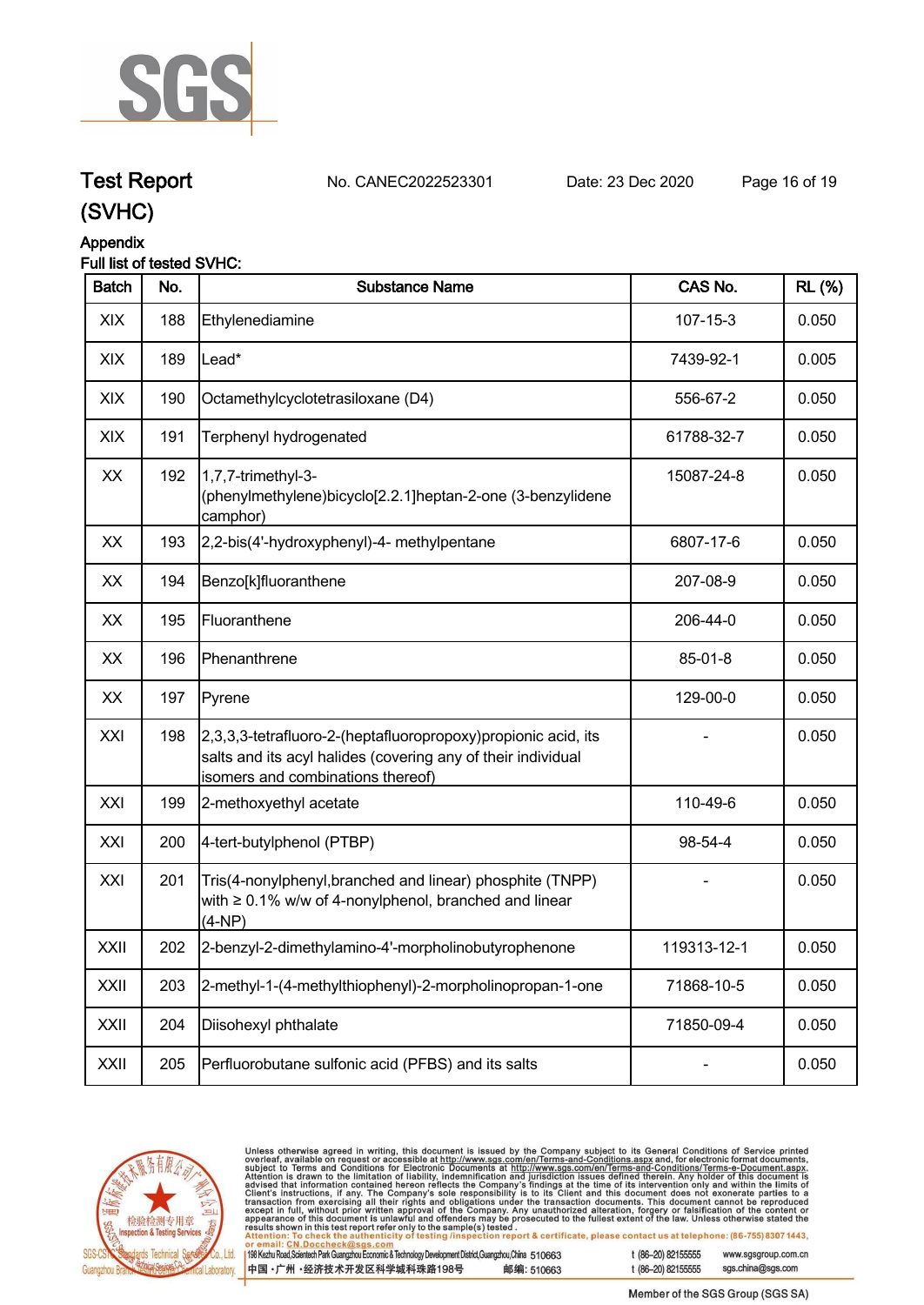

## **Test Report. No. CANEC2022523301 Date: 23 Dec 2020. Page 17 of 19.**

### **(SVHC)**

### **Appendix**

### **Full list of tested SVHC:**

| <b>Batch</b> | No. | <b>Substance Name</b>                                                                                                                                                                                                 | CAS No.       | <b>RL</b> (%) |
|--------------|-----|-----------------------------------------------------------------------------------------------------------------------------------------------------------------------------------------------------------------------|---------------|---------------|
| <b>XXIII</b> | 206 | 1-vinylimidazole                                                                                                                                                                                                      | 1072-63-5     | 0.050         |
| <b>XXIII</b> | 207 | 2-methylimidazole                                                                                                                                                                                                     | 693-98-1      | 0.050         |
| <b>XXIII</b> | 208 | Butyl 4-hydroxybenzoate                                                                                                                                                                                               | $94 - 26 - 8$ | 0.050         |
| <b>XXIII</b> | 209 | Dibutylbis(pentane-2,4-dionato-O,O')tin**                                                                                                                                                                             | 22673-19-4    | 0.050         |
|              | 210 | <b>IResorcinol</b>                                                                                                                                                                                                    | 108-46-3      | 0.050         |
|              | 211 | bis(2-(2-methoxyethoxy)ethyl) ether                                                                                                                                                                                   | 143-24-8      | 0.050         |
|              | 212 | Dioctyltin dilaurate, stannane, dioctyl-, bis(coco acyloxy)<br>derivs., and any other stannane, dioctyl-, bis(fatty acyloxy)<br>derivs. wherein C12 is the predominant carbon number of<br>the fatty acyloxy moiety** |               | 0.050         |



Unless otherwise agreed in writing, this document is issued by the Company subject to its General Conditions of Service printed overleaf, available on request or accessible at http://www.sgs.com/en/Terms-and-Conditions.as

198 Kezhu Road, Scientech Park Guangzhou Economic & Technology Development District, Guangzhou, China 510663 中国·广州·经济技术开发区科学城科珠路198号 邮编: 510663 t (86-20) 82155555 www.sgsgroup.com.cn sgs.china@sgs.com

t (86-20) 82155555 Member of the SGS Group (SGS SA)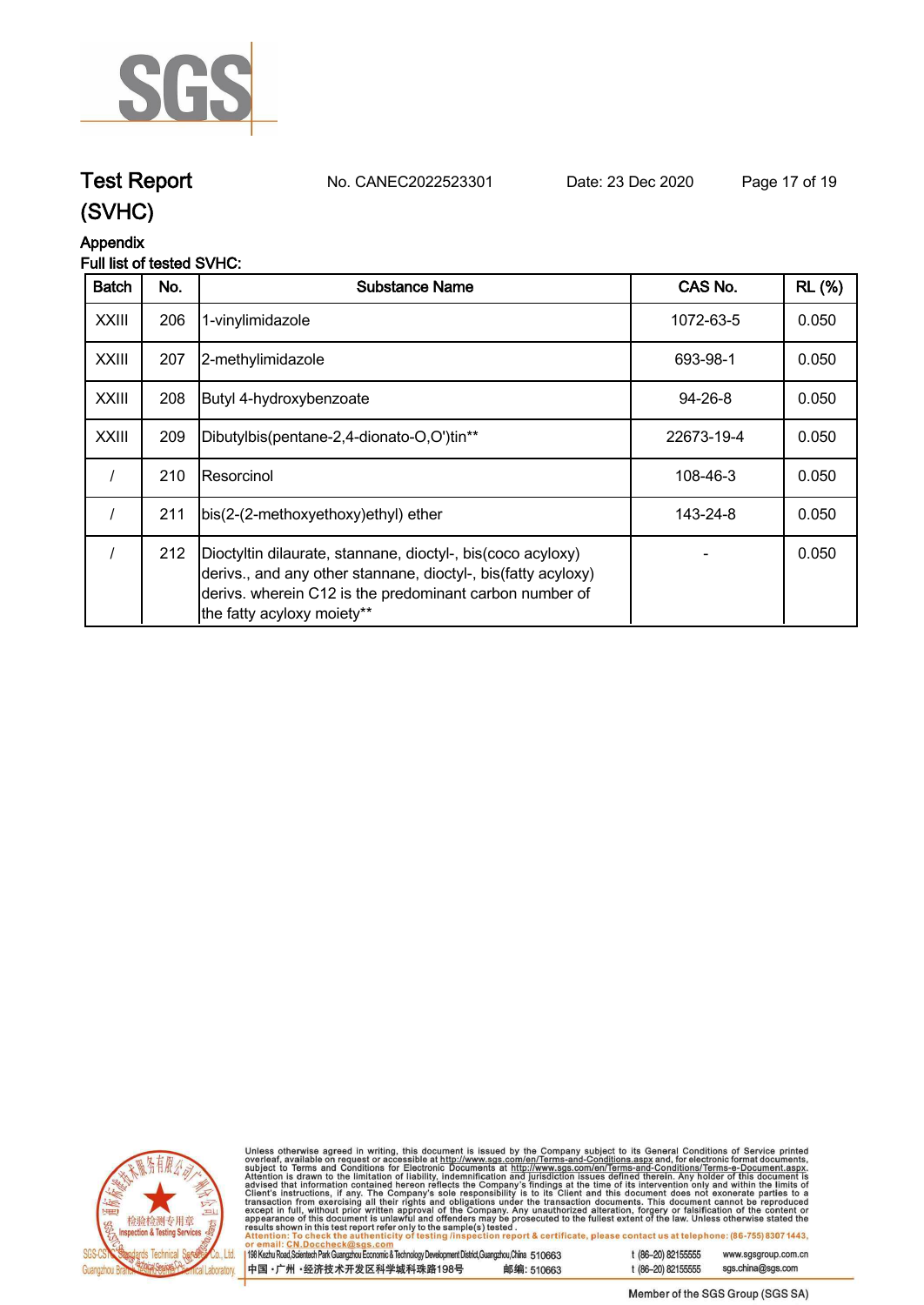

**Test Report. No. CANEC2022523301 Date: 23 Dec 2020. Page 18 of 19.**

## **ATTACHMENTS SVHC Testing Flow Chart**





Unless otherwise agreed in writing, this document is issued by the Company subject to its General Conditions of Service printed overleaf, available on request or accessible at http://www.sgs.com/en/Terms-and-Conditions.as tion report & certificate, please contact us at telephone: (86-755) 8307 1443,

198 Kezhu Road, Scientech Park Guangzhou Economic & Technology Development District, Guangzhou, China 510663 t (86-20) 82155555

中国·广州·经济技术开发区科学城科珠路198号 邮编: 510663

www.sgsgroup.com.cn sgs.china@sgs.com t (86-20) 82155555